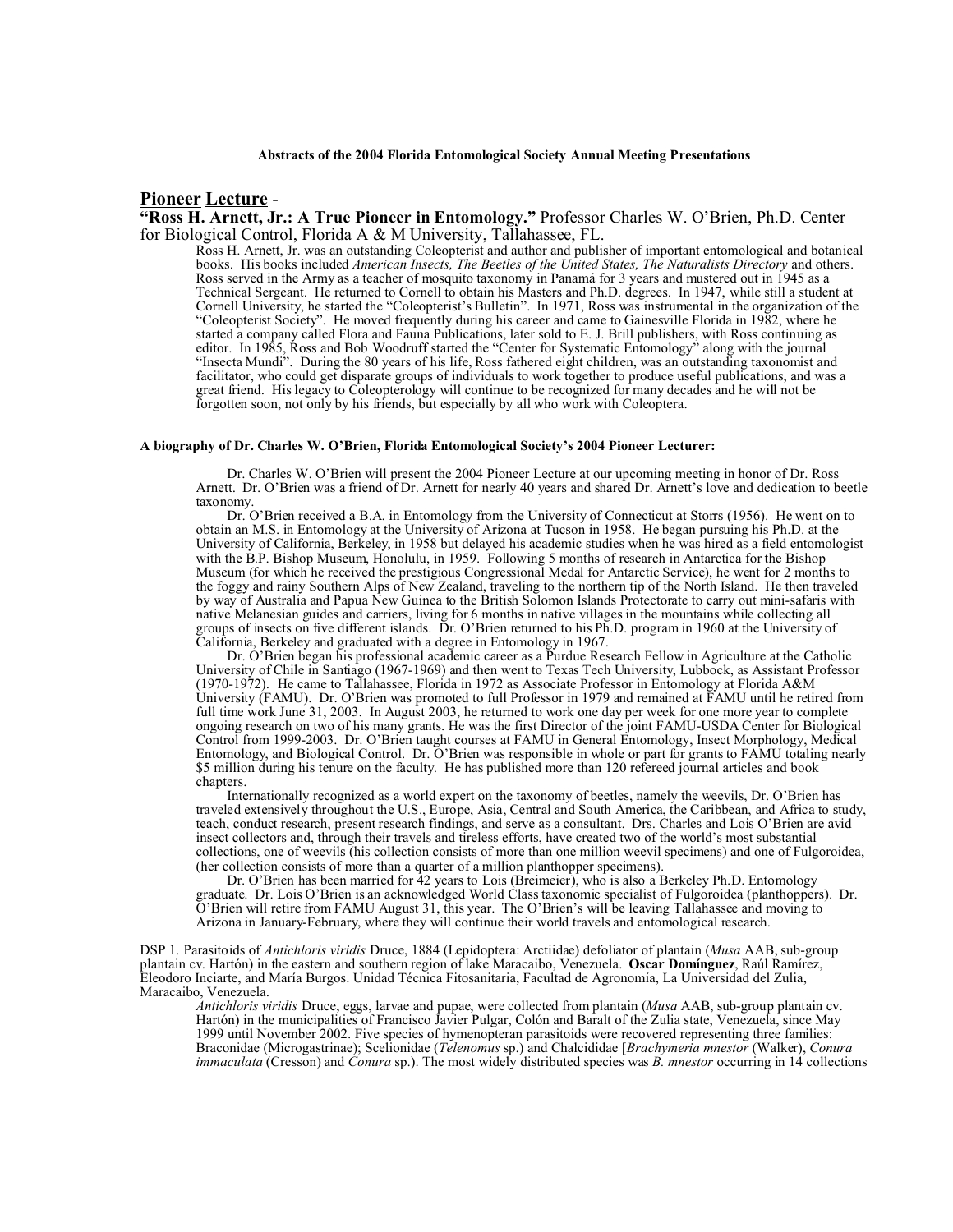of 39 from the municipalities.

DSP 2. Establishment and range of parasitoids released for biological control of *Diaprepes abbreviatus* in Florida. **J. E. Peña**, D. Amalin, R. Duncan, D. Hall, C. McCoy, R. Nguyen, A. Hoyte, S. Lapointe, P. Stansly, and R. Adair. University of Florida/IFAS, Tropical Research and Education Center, 18905 SW 280th Street, Homestead, FL 33031.

A classical biological control effort was initiated in 1997 as part of the IPM program for *Diaprepes abbreviatus* (Coleoptera: Curculionidae). This effort combined foreign exploration, quarantine studies, production, release and recovery efforts of the Caribbean parasitoids *Quadrastichus haitiensis* (Gahan) [=*Tetrastichus haitiensis*] and *Aprostocetus vaquitarum* (Hymenoptera: Eulophidae). *Quadrastichus haitiensis* (Gahan) (Qh) introduced from Puerto Rico and released in 1998 throughout Florida. *Aprostocetus vaquitarum* (Wolcott) [=*A. gala*] (Hymenoptera: Eulophidae) (Av) is an ectoparasitoid introduced in 2000 from Dominican Republic. Release and recovery efforts were primarily aimed at establishing both parasitoids in multiple locations using caged and open field releases. Here we summarize recoveries and current relative abundance of the parasitoids in different study areas of Florida. The parasitoids *A. vaquitarum* and *Q. haitiensis* were recovered in south, mid and central Florida. The parasitoids are currently established in southern Florida, resulting in 60% mortality to weevil egg masses.

DSP 3. Life cycle and development of *Quadrastichus haitiensis* (Hymenoptera: Eulophidae): A parasitoid of *Diaprepes abbreviatus.* **José Castillo** and J. E. Peña, University of Florida/IFAS, Tropical Research and Education Center, 18905 SW 280th Street, Homestead, FL 33031.

An egg endoparasitoid, *Quadrastichus (Tetrastichus) haitiensis* (Gahan) (Hymenoptera: Eulophidae) was released during the 1970's in central (Apopka) and southeastern Florida (West Palm Beach), but failed to establish (Beavers and Selhime 1975). It was reintroduced into Florida from Puerto Rico by D. Hall, R. Nguyen and P. Stansly during 1998 and released in 2000. The parasitoid is currently established in Dade County, Florida but it has not established in other parts of Florida. The objective of this investigation was to determine the life cycle of *Quadrastichus haitiensis* as well as the influence of temperature and photoperiod on the development of this parasitoid. Developmental time from egg to adult for *Q. haitiensis* decreased with increasing temperatures. Shortest parasitoid development was observed at 30EC and longest at 20EC. No development was observed at constant temperatures of 15EC or 5EC. However, the emergence of *Q. haitiensis* was not reduced if parasitized egg masses at different stages of parasitoid development were exposed for 1 h to freezing temperatures (  $0EC$ ). It is not known, if parasitoid development is reduced if freezing temperatures are longer than 1 hour. Developmental times in days, from egg to adult, were 12.75 to 18.75 d for 30EC, 16.75 to 29.95 d for 25EC and 39.37 to 46.37 d for 20EC. Percent successful parasitism was reduced at 15, 20, and 30EC compared to the highest parasitism observed at 25EC. Parasitoid development was not affected by different photoperiods at 30EC;

DSP 4. Body weight and biochemical comparisons of field and laboratory populations of *Podisus maculiventris* (Heteroptera: Pentatomidae). **Jeffory E. Head**, Jesusa C. Legaspi, and Jeffrey P. Shapiro. USDA Center for Biological Control, 6383 Mahan Dr., Tallahassee, FL 32308.

Body weight comparison and biochemical analysis of laboratory reared and field collected spined soldier bug (SSB) were done and it was found that female laboratory reared SSB were significantly heavier than females collected in the field. Biochemical analysis showed no difference in yolk proteins but higher amounts of soluble proteins in lab females.

DSP 5. A preliminary bibliographical survey of the Lepidoptera of the Henri Pittier National Park, Venezuela. María Fernanda Sandoval, Alberto Fernández Badillo, and **Jorge M. González**. University of Georgia, Department of Entomology, Athens, GA 30602.

Based mainly on bibliographical reports, we document 1.436 species of Lepidoptera representing 55 families. The park has an area of 107.800 hectares, much of which has not been well collected, except for the vicinity of Portachuelo and the Rancho Grande Biological Station area. Thus, more than 50% of the species that likely occur in the park have not yet been collected or studied.

DSP 6. Mass aggregations of *Polistes versicolor* (Oliver) (Hymenoptera: Vespidae) along the Northern Cordillera of Venezuela. **Jorge M. González**, José Piñango, Esteban Blanco D., and Robert W. Matthews. University of Georgia, Department of Entomology, Athens, GA 30602.

Mass aggregations of diapausing *P. versicolor* are observed at different sites during the Venezuelan dry season. *P. versicolor* occupies areas where food supply seems to be abundant all year round and the overall temperature is rather stable in tropical Venezuela, so there seems to be no basis for a seasonal diapause. The phenomenon is compared with a population in Brazil where the same wasp also has been reported to aggregate.

DSP 7. Some aspects of the Natural History of *Melittobia sosui* Dahms, a Japanese parasitoid wasp (Hymenoptera: Eulophidae) and comparison with other *Melittobia* species. **Jorge M. González**, Jun Abe, and Robert W. Matthews. University of Georgia, Department of Entomology, Athens, GA 30602.

Life history, development time, sex ratio and offspring production of *Melittobia sosui* reared with wild, facultative and factitious hosts is presented. Comparisons on these and other biological aspects are made with other previously reported data for other *Melittobia* species. Development time is slightly shorter than reported in other species. Offspring produced and sex ratio are similar to those reported for other species on the same hosts and fall within the expected range in the genus.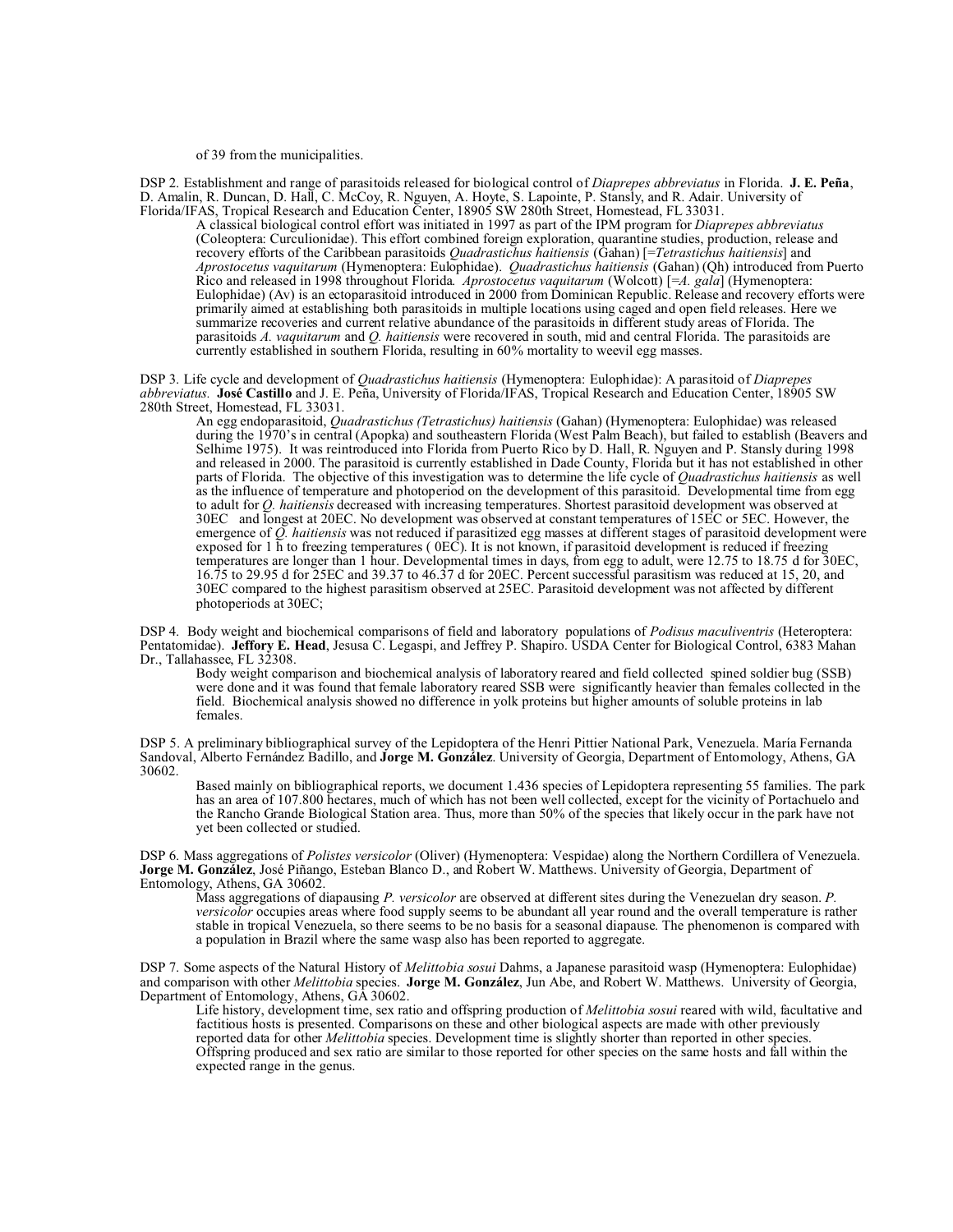DSP 8. Life cycle of *Anartia jatrophae* (Linnaeus 1763) (Lepidoptera : Nymphalidae), in semi-captivity conditions. **Esteban Blanco D.**, Jose Piñango, Juan C. Navarro, and Jorge M. González. Parque Zoológico El Pinar, El Paraiso, Caracas, Venezuela. The natural history of *A. jatrophae* reared at El Pinar Zoo Insectarium, Venezuela is described. The research was done from July to October, 2003. Same age eggs (58) were collected and their life cycle was studied rearing them on *Plantago major* (Plantaginaceae), which appears to be a first report as host. One third of the individuals (33%) arrived at the  $\overline{V}$  instar. Three color morphs were observed among larvae. Sex ratio was 1:1.

DSP 9. Deforestation and mosquito distributions in the Peruvian Amazon. **Stephen P. Yanoviak**, L. P. Lounibos, S. C. Weaver, and R. Tesh. Univ. of Florida Medical Entomology Lab, 200 9th Street SE, Vero Beach, FL 32962

As part of a large arbovirus ecology project, we assessed differences in general properties of adult mosquito assemblages along a deforestation gradient in the Peruvian Amazon. Light traps and human landing collections showed no difference in mosquito abundance and species richness among habitat types, but hamster-baited traps collected fewer species and individuals in subsistence farms than in forested areas. Several mosquito species [e.g., *Culex* (*Melanoconion*) *pedroi*] differed in relative abundance among focal habitats.

DSP 10. Susceptibility of *Diaprepes abbreviatus* to novel isolates of *Bacillus thuringiensis*. **A. A. Weathersbee III** and S. L. Lapointe. USDA-ARS, US Horticultural Research Laboratory, Fort Pierce, FL.

*Bacillus thuringiensis* is being explored as a biological control agent for *Diaprepes abbreviatus*. A collection of potentially active isolates was assembled for testing against weevil larvae. The collection contains patented isolates and others isolated from field-collected weevil larvae. Significant activity was observed for some isolates in feeding bioassays against weevil larvae. Effective rates were determined for active isolates. Novel *B. thuringiensis* endotoxins discovered may be used to develop transgenic approaches to control as deemed appropriate.

DSP 11. Sampling and behavioral response of sap beetles to strawberries. **Crystal A. Kelts** and Oscar E. Liburd. Entomology and Nematology Department, University of Florida, Gainesville, FL.

Sap beetle populations in strawberries were examined to understand their response to developmental stages of the fruit. Four treatments with eight replicates were sampled for sap beetles. Treatments included dry, ripe, and over-ripe strawberries and ground litter. Results indicated that over-ripe strawberries had significantly more sap beetles than other treatments. Analysis of volatiles from different strawberry treatments using GC-Mass Spec techniques indicated that over-ripe strawberries were richer in volatile composition compared with other strawberry treatments.

DSP 12. Hormone and protein supplement therapy to improve efficacy of SIT for tephritid fruit flies. Peter E. A. Teal, **Barbara D. Dueben**, Shelley R. Olson, Y. Gomez-Simuta, and Timothy Holler. USDA/ARS, Center for Medical, Agricultural and Veterinary Entomology, Gainesville, FL.

An effective method for control of tephritid fruit flies is the Sterile Insect Technique in which large numbers of sterilized males are released into the wild population and mate with wild females who lay unfertilized eggs. Incorporation of hormone supplement therapy using stable analogs of juvenile hormone, like methoprene into rearing protocols and providing adult sterile males with appropriate amounts of protein in their diet optimizes pheromone communication and greatly enhances efficacy of SIT.

DSP 13. Herbivory by the Melaleuca psyllid, *Boreioglycaspis melaleucae*, induces premature leaf senescence of the invasive tree *Melaleuca quinquenervia*. **Shannon Morath**, Cressida Silvers, and Paul Pratt. USDA/ARS, Ft. Lauderdale, FL. A common theme among stylet-feeding herbivorous insects is foliage degradation and a reduction in photosynthesis over time, while some plants are not appreciably affected by feeding. The rate at which leaves are differentially impacted and degraded has significant implications to host plant performance and fitness. Herein we quantify the effects of herbivory by the piercing-sucking insect *B. melaleucae* on leaf longevity, net photosynthesis, total chlorophyll content, and nutrient allocation of its host, the Australian tree *Melaleuca quinquenervia*.

DSP 14. Integrating biological and mechanical control methods for regrowth suppression of *Melaleuca quinquenervia* stumps. **M. Scott Wiggers**, Paul D Pratt, and Kirk Tonkel. USDA-ARS-IPRL, Ft. Lauderdale, FL.

Our study's goals were to 1) quantify the regenerative potential of *Melaleuca quinquenervia* cut stumps, 2) assess the influence of herbivory by *Oxyops vitiosa* and *Boreioglycaspis melaleucae* on this regenerative capacity, 3) determine the impact of pruning on stump regrowth, and 4) assess the interaction among pruning and herbivory treatments. Preliminary results indicate that integrating biological control agents with mechanical harvesting may be a satisfactory alternative to herbicides for suppression of melaleuca regrowth from stumps.

DSP 15. Biology and host plant preferences of the sugarcane beetle, *Euetheola humilis* (Coleoptera: Scarabaeidae). Tara P. Smith and **Abner M. Hammond**. Department of Entomology, LSU Agricultural Center, Baton Rouge, LA.

A new soil insect pest of sweetpotatoes is the sugarcane beetle, *Euetheola humilis* (Bermeister). The adult beetle feeds on the roots of sweetpotato. In Louisiana during 2002, sweetpotato growers reported losses exceeding 2 million dollars due to beetle damage. Determination of host plant preferences for feeding will be useful in adapting integrated pest management strategies for control of this pest. Results of choice tests and biology of the beetle will be presented.

DSP 16. Collection of *Mocis* spp. adults using floral volatile lures. **Robert L. Meagher, Jr.** USDA, ARS, CMAVE, Gainesville, FL.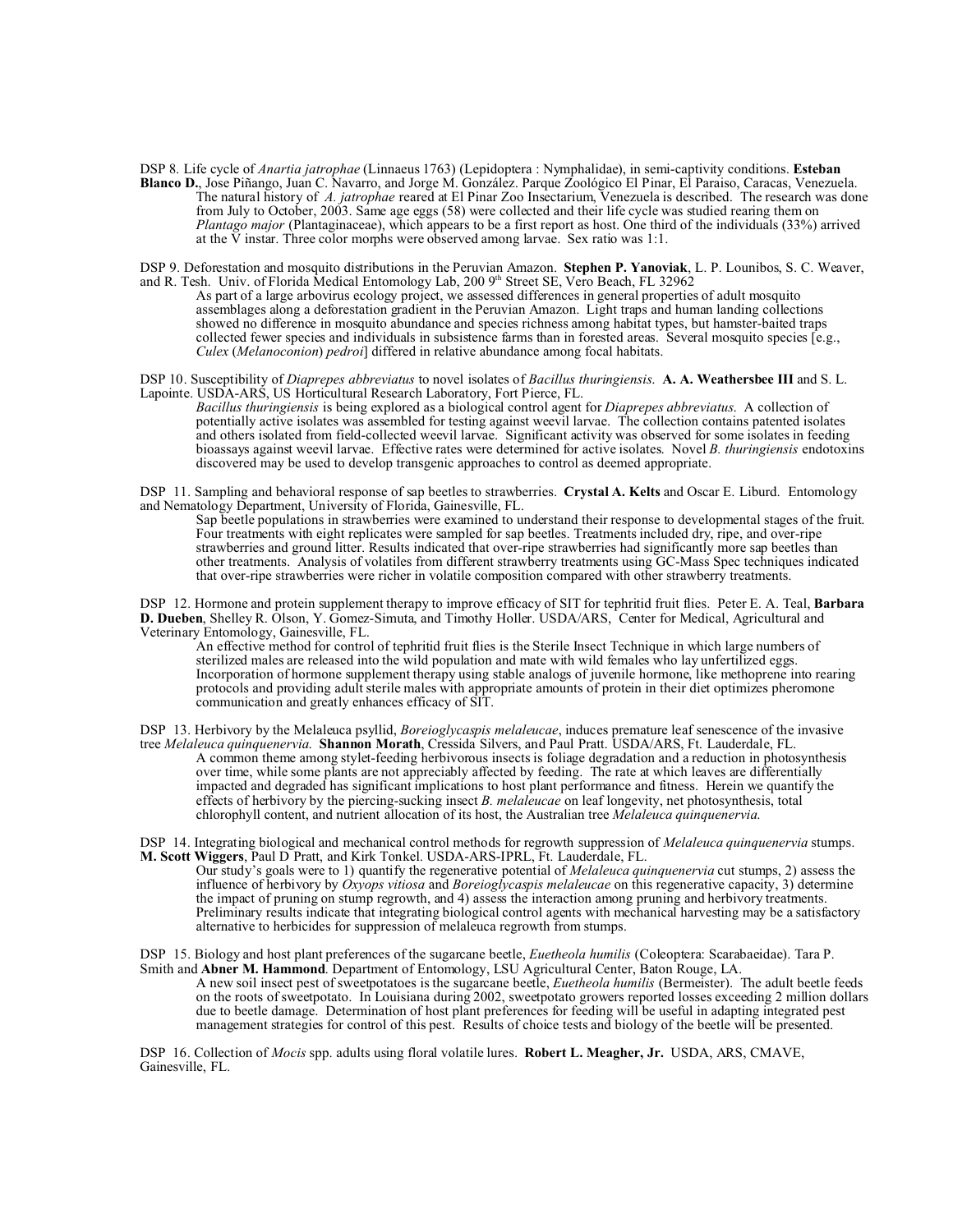Combinations of acetic acid and 3-methyl-1-butanol were used in standard Unitraps to collect male and female *Mocis* spp. moths. Different ratios of the two compounds were tested in three separate experiments located in an area of improved and natural grasses. Three species of *Mocis* were collected including *latipes, disserverans*, and *marcida*. More female moths were collected than males, and most females were mated.

DSP 17. Biology and management of *Phyllophaga* species that damage sweet potato in Louisiana. **Rick Story**, Aboubacar Diagne, and Abner Hammond. Entomology Department, LSU, Baton Rouge, LA.

The seasonal occurrence of adult *Phyllophaga* species associated with sweet potatoes as determined with pheromone traps will be presented. The attractiveness of several amino acid ratios (pheromone composition) for adult male *P. Ephilida*, and the life cycle determination of this species in south Louisiana will also be presented.

DSP 18. Deployment of a female sex pheromone lure for the pink hibiscus mealybug in Florida. **Stephen L. Lapointe**, and David G. Hall. USDA, ARS, U.S. Horticultural Research Laboratory, Fort Pierce, FL.

A lure based on synthetic female-generated sex pheromone components of the pink hibiscus mealybug, *Maconellicoccus hirsutus*, is being tested in southern Florida. The lure was elucidated from virgin females mass-reared on St. Croix, U.S. Virgin Islands. Males were chemically excluded from colonies through applications of the insect growth regulator pyriproxyfen (Distance® ). Current data on seasonal phenology will be presented.

DSP 19. EST sequencing projects and their role in molecular-based IPM strategies. **Laura E. Hunnicutt**, Wayne Hunter, and Jerry Mozoruk. USDA, ARS, U.S. Horticultural Research Laboratory, Fort Pierce, FL.

Recent advances in genomic research have lead to the development of novel techniques that provide valuable insight into tissue or life-stage specific expression of the insect genome. EST sequencing projects can be used to identify genes which are necessary for normal insect physiology and development including those involved in wing formation, digestion, cuticle synthesis and egg production. Armed with this information, we are better able to develop pest management strategies that negate the action of such genes.

DSP 20. Identification of plant defense genes induced in response to insect herbivory and their use in transgenic plant development. **Jerry Mozoruk** and Laura Hunnicutt. USDA, ARS, U.S. Horticultural Research Laboratory, Fort Pierce, FL. Elucidating the genetic mechanisms that underlie plant defense against insect herbivory has become increasingly important in the development of insect-resistant transgenic crops. By increasing the expression of suppressed genes or by harnessing the regulatory elements associated with induced but ineffective genes, it is possible to exploit these natural plant defense mechanisms. Research that explores these molecular responses by way of gene expression analysis is crucial to the progress of such novel control strategies.

DSP 21. What do we know about the Florida bromeliad weevil, *Metamasius mosieri*? **Patrick S. Duetting**, Ronald D. Cave, Olan R. Creel, Natalie K. Balcer, and Celia L. Branch. University of Florida, Institute of Food and Agricultural Sciences, Indian River Research and Education Center, Ft. Pierce, FL.

Little biological information is known for the Florida bromeliad weevil, *Metamasius mosieri* Barber 1920. In preparation for the non-target testing of a Honduran parasitic fly to control the Mexican bromeliad weevil, *Metamasius callizona* Chevrolat 1882, the biology and behavior of the Florida bromeliad weevil was studied. Data on developmental time, oviposition behavior, feeding behavior, host plants, and statewide distribution are herein reported.

1. Arizona cotton: a whitefly odyssey. **Peter C. Ellsworth**, S. E. Naranjo, and L. Cañas. University of Arizona.

Whiteflies (*Bemisia tabaci*, Biotype B; a.k.a. *B. argentifolii*) were the single most destabilizing force on agriculture in Arizona beginning in the early 1990s. Large strides were made in the discovery, development and deployment of management strategies that have resulted in an unprecedented recovery of cotton and the production of fall melons and other crops in this region. This presentation will survey the many building blocks that comprise this management system while pointing to key ecological and other insights that may be valuable to future improvements and translation into other systems.

2. Recent advances in whitefly (*Aleurotrachelus socialis* Bondar; Homoptera; Aleyrodidae) resistance in cassava (*Manihot esculenta* Crantz). **A. C. Bellotti**, A. Bohórquez, B. Arias, J. Vargas, H.L. Vargas, C. Mba, M.C. Duque, and J. Tohme. International Center for Tropical Agriculture (CIAT), Cali, Colombia.

Whiteflies cause considerable yield loss to cassava. The most economically important species in northern South America is *Aleurotrachelus socialis*. The cassava clone MEcu 72 consistently expressed the highest levels of resistance to *A. socialis*. A MEcu 72 (Resistant) x MBra 12 (Tolerant) cross resulted in a high yielding whitefly resistant genotype, CG489-31, commercially released by CORPOICA as Nataima-31. Research on genetics of resistance using micro satellite markers shows an association between molecular markers and resistance.

3. A historical perspective on whiteflies in Florida. **Greg Hodges**. FDACS-DPI, Gainesville, FL.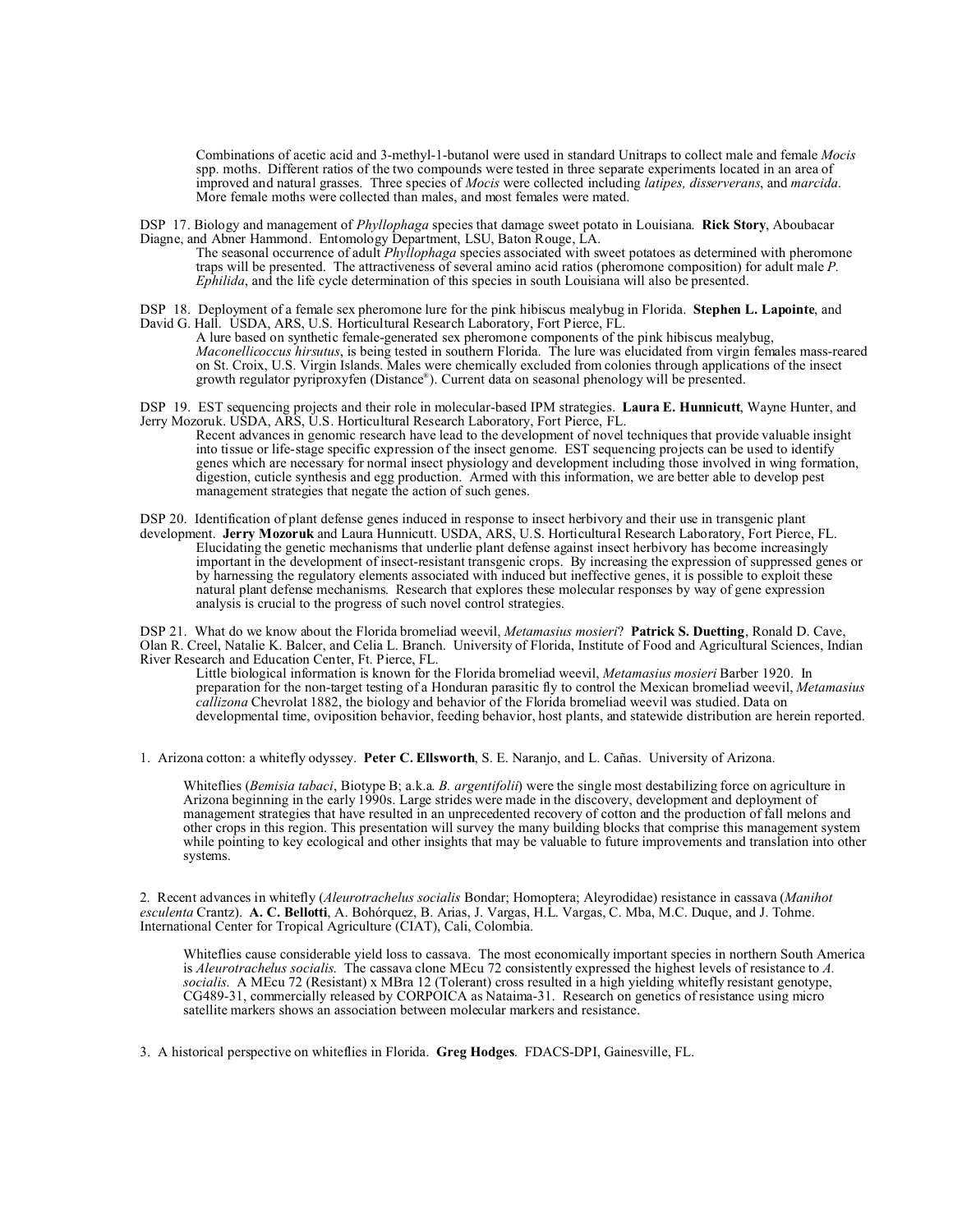4. Squash silverleaf disorder and *Bemisia argentifolii*: etiology of the disorder, breeding for tolerance to zucchini squash, and effects on yield. **Heather J. McAuslane.** University of Florida, Gainesville, FL.

Squash silverleaf disorder is a systemic physiological disorder of Cucurbita species induced by feeding of immature silverleaf whiteflies. Zucchini breeding lines tolerant to SSL are not antibiotic or antixenotic to whiteflies but do not silver. Reciprocal grafting experiments indicate tolerance is at the level of the developing leaf not the whitefly-infested leaf. SSL-tolerant lines exhibit as much chlorophyll reduction and yield loss as do SSL-susceptible sister lines.

5. Functional genomic analysis of tomato plant response to whitefly feeding. **C. L. McKenzie**, X. H. Sinisterra, C. A. Powell, M. G. Bausher, J. P. Albano, and R. G. Shatters, Jr. USDA-ARS, U. S. Horticultural Research Laboratory, Fort Pierce, FL.

Gene array technology was applied to tomato as a model system to study gene expression over time in tomato plants subjected to a moderate infestation of whitefly and resulting in the development of TIR. Multiple plant harvests of old and young leaves, stems, roots, flowers and fruit from tomato with and without whitefly were processed for nutritional analysis and RNA extraction. RNA was labeled and hybridized to the gene array membrane to determine which genes SLW feeding influences. Plants infested with whitefly were larger, produced more leaves, flowers and fruit, but significantly less fruit ripened compared to plants without whitefly. Preliminary plant nutrition and RNA profiling results will be presented.

6. Whitefly (*Bemisia tabaci* B biotype) functional genomics: expressed sequence tag (EST) analysis of whitefly-begomovirus interactions. **R. G. Shatters, Jr.**, H. Czosnek, C. L. McKenzie, and J. K. Brown. USDA, ARS, U. S. Horticultural Research Laboratory, Fort Pierce, FL.

Random sequencing of cDNA clones generated from whole adult whitefly was performed to develop Expressed Sequence Tag libraries. Libraries were constructed from adult whitefly feeding on healthy tomato, and tomato infected with either of two economically important begomoviruses: Tomato yellow leaf curl virus (TYLCV) or Tomato mottle virus (ToMoV). Differences in abundance of transcripts among the three libraries are being evaluated to identify how the plant begomoviruses, that are vectored by the whitefly, influence whitefly biology.

7. Differential transcriptional activity of plant pathogenic Begomoviruses in their whitefly vector, *Bemisia tabaci* Gennadius (Hemiptera: Aleyrodidae). **Xiomara H. Sinisterra**, C. L. McKenzie, W. B. Hunter, and R. G. Shatters, Jr. USDA, ARS, U.S. Horticultural Research Laboratory, Fort Pierce, FL.

The genetic activity of two begomoviruses in their whitefly vector was studied using real-time reverse transcriptase-PCR (RRT-PCR). Three gene transcripts from *Tomato mottle virus* (AV1, BC1, BV1), and *Tomato yellow leaf curl virus* (V1, V2, and C3) were quantified in whiteflies: 1) after feeding on infected tomato plants, and 2) after subsequent transfer to cotton (a non-viral host). ToMoV gene transcripts were undetectable in whiteflies transferred to cotton, while, TYLCV transcripts increased in whiteflies transferred to cotton. Plant viral transcriptional activity within the insect vector was associated with lower viral DNA titer in the plant and changes in viral DNA accumulation patterns within the whitefly.

8. Flower thrips dispersion and oviposition behavior in blueberry fields of Florida and southern Georgia. **H. Alejandro Arévalo** and Oscar E. Liburd. Entomology and Nematology Department, University of Florida, Gainesville, FL.

Flower thrips are considered one of the most common pests during the blueberry blooming season. A series of experiments were conducted in Florida, and southern Georgia to analyze thrips behavior, and dispersion under field conditions. Results indicate that thrips prefer to oviposit in petals rather than other floral tissues. Also, thrips population increase rapidly followed by a quick reduction, which is correlated with the petal fall and independent of environmental factors including rain and temperature.

9. Age and light: effects of age of the house fly *Musca domestica* on its attraction to light traps. **Matthew Aubuchon.**  University of Florida, Entomology and Nematology Department, Gainesville, FL.

The objective of this study is to determine the effects of house fly age on light-trap catch in urban environments. House fly pupae were reared to adulthood, then segregated into the following ages: one day, three days, five days, and seven days. One hundred house flies from each age group were released for four hours inside an enclosed bioassay containing an ultraviolet light trap.

10. Influence of male pheromones on sexual maturation in female Caribbean fruit fly. **Rui Pereira**. USDA, ARS, CMAVE, Gainesville, FL.

The presence of males affects female ovarian development of *Anastrepha suspensa* (Loew). The results found that: (1)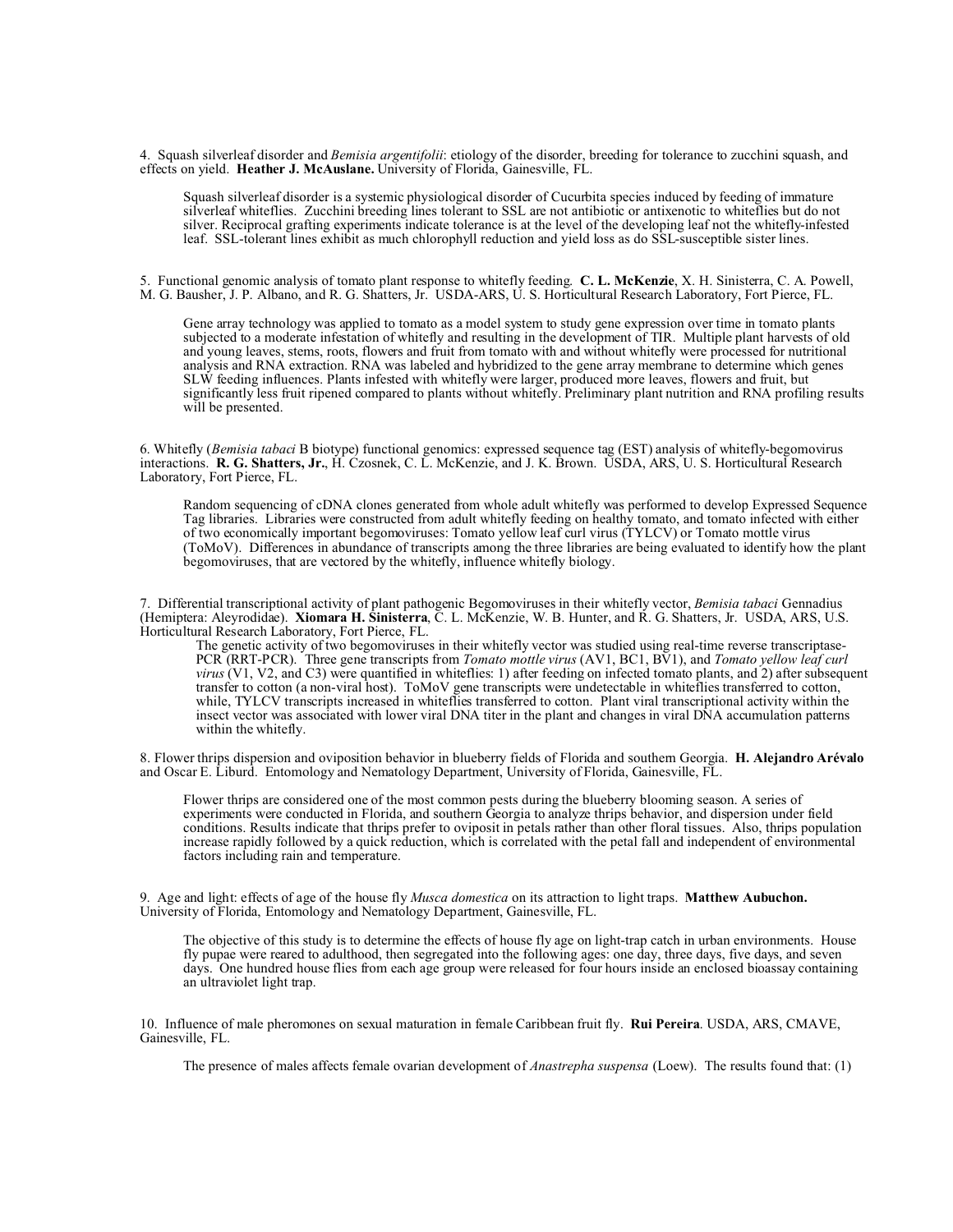laboratory strains and wild strains have different female maturation rates regardless of male presence; (2) male presence accelerated maturation in wild females and to a lesser extent semi-wild flies recently adapted to laboratory conditions, but had no effect on the long domesticated strain; (3) the visual presence of males did not influence female maturation.

11. Pesticide compatibility and alternative flushing methods for monitoring nematode-infected mole crickets. **Kathryn A. Barbara** and Eileen A. Buss. University of Florida, Department of Entomology and Nematology, Gainesville, FL.

Mole crickets (*Scapteriscus* spp.) are the most damaging insect pests of managed turfgrass and pastures in the southeastern United States. Although insecticides often provide effective short-term control, greater long-term suppression of mole crickets using natural enemies, such as *Steinernema scapterisci*, is needed. Mole cricket populations are currently monitored using soap flushes, however soap may kill these nematodes and produce false negatives when determining the percentage of mole crickets infected. We evaluated the effect of several alternative flushing solutions on nematode survival and infectivity, as well as their effectiveness in flushing mole crickets in the field. We also examined the compatibility of several common mole cricket pesticides with *S. scapterisci*.

12. The toxicity of fatty acid salts to cockroaches. **Rebecca Baldwin** and Philip G. Koehler. University of Florida, Department of Entomology and Nematology, Gainesville, FL.

A bioassay was conducted to determine the toxicity of fatty acid salts to German cockroaches, *Blattella germanica* and American cockroaches, *Periplaneta americana.* Sodium and potassium fatty acid salts with carbon chains ranging from 8 to 18 were tested according to solubility. Effective dose was determined for each fatty acid for both species utilizing a dip application.

13. Effects of living and synthetic mulches on the population dynamics of homopteran pests, their associated natural enemies, and insect transmitted diseases. **Daniel L. Frank** and Oscar E. Liburd. Entomology and Nematology Department, University of Florida, Gainesville, FL.

Cultural control of pests using mulches has shown success in reducing the population density of aphids and whiteflies, while delaying the onset and spread of associated insect-borne diseases in zucchini. Our results show that reflective and buckwheat mulches consistently had lower incidence of adult whiteflies, aphids, and viral diseases compared with other mulch treatments evaluated. In addition, living mulch treatments consistently had higher natural enemy populations than the synthetic mulch and bare ground treatments.

14. Evaluation of predatory mites and reduced-risk miticide for control of twospotted spider mites in north-central Florida. **Elena M. Rhodes** and Oscar E. Liburd. Entomology and Nematology Department, University of Florida, Gainesville, FL.

Laboratory and field experiments were conducted during 2003 and 2004 to determine the effectiveness of 2 predatory mite species and Acramite 50WP, for control of twospotted spider mite (TSSM) (*Tetranychus urticae* Koch) in Florida strawberry fields. In field studies *Neoseiulus californicus* significantly reduced populations of TSSM below numbers recorded in untreated and *Phytoseiulus persimilis* plots. Acramite was also effective in reducing TSSM populations. Similar trends were seen in laboratory experiments.

15. Monitoring and control tactics of grape root borer (GRB) in Florida vineyards. **Scott Weihman** and Oscar E. Liburd. Entomology and Nematology Department, University of Florida, Gainesville, FL.

Sixteen Florida vineyards were selected to compare pheromone-winged and bucket traps for monitoring grape root borer (GRB) *Vitacea polistiformis* (Harris). In addition, we compared mating disruption techniques using pheromone twistties extracted from the Leopard Moth, *Zeuzera pyrina* L., attract-and-kill gels with GRB pheromone and pyrethrum, and Lorsban for control of GRB. Bucket traps performed better than winged traps and complete trap shutdown was obtained using pheromone twist-ties, which performed better than other treatments evaluated.

16. An overview of the current weed biocontrol projects in the USDA/ARS South American Biological Control Laboratory (SABCL). **Willie Cabrera Walsh**. USDA/ARS/SABCL, Argentina.

17. Effect of experimental field releases of the thrips *Pseudophilothrips ichini* (Thysanoptera: Phlaeothripidae) on the growth of Brazilian peppertree, *Schinus terebinthifolius*, in Southeastern Brazil. **Jim Cuda** and J.H. Pedrosa Macedo. University of Florida, Gainesville, FL.

18. Origin of the Florida population of *Dioscorea bulbifera* (air potato) and initial foreign exploration for potential biological control agents. **Bill Overholt** and C. R. Hughes. University of Florida, Ft Pierce, FL.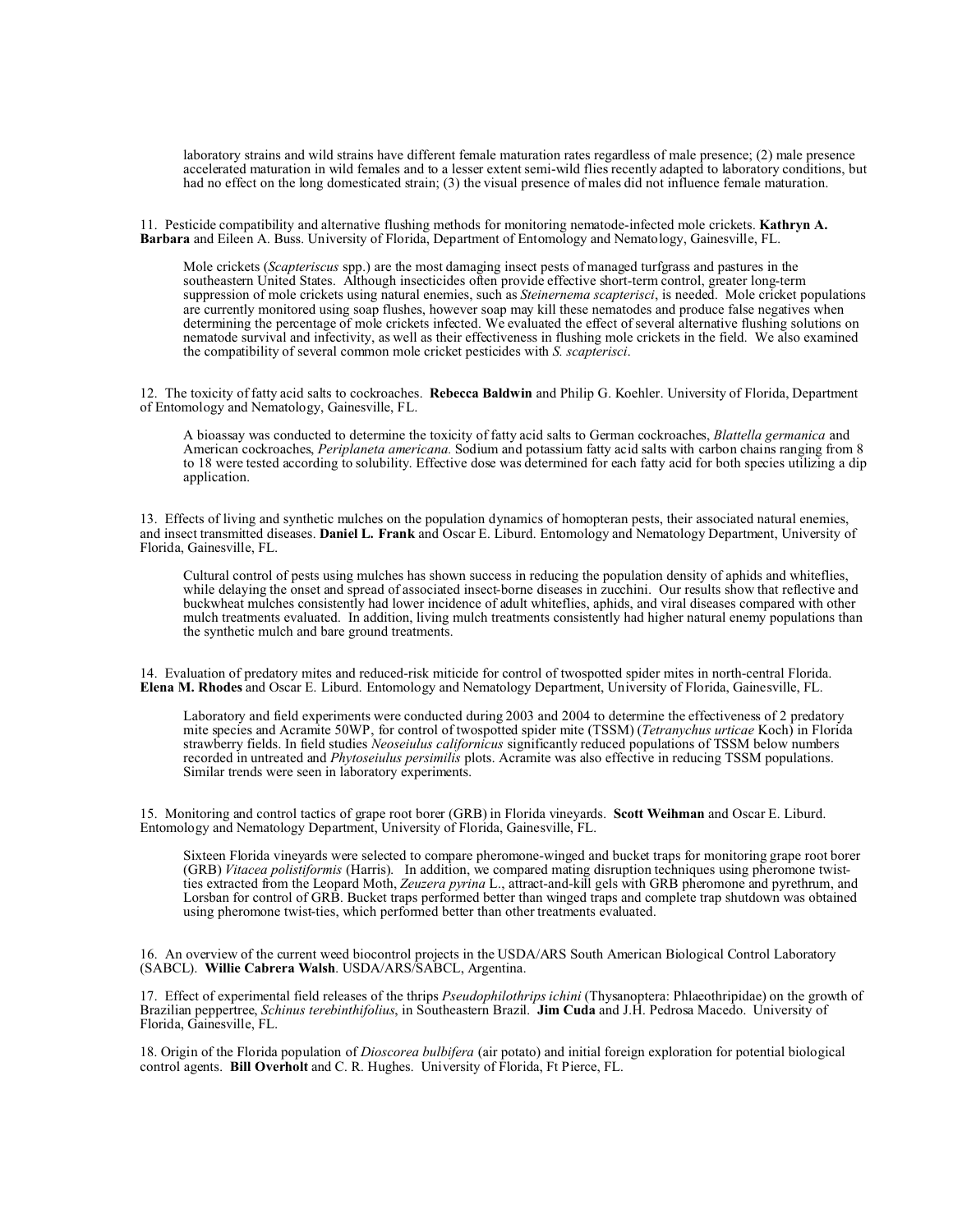Identification of the geographic origin of an introduced weed is one of the first steps in a classical biological control program. The native range of *Dioscorea bulbifera* (air potato) spans a vast area of the Old World from West Africa to eastern Asia. The source of the air potato that was introduced into the United States is unknown. Previously published studies on maternally-inherited chloroplast DNA of air potato indicated a deep phylogenetic split between African and Asian samples. We examined chloroplast DNA from Florida air potato, and matched the restriction fragment pattern to the published patterns. The pattern matched samples from Africa, providing clear evidence of an Africa origin. Sequencing of four phylogentically conserved regions of DNA showed that Florida plants had extremely low diversity, strongly suggestive of a single introduction. Based on the finding of an African origin, visits trips have been made to Uganda in East Africa and Ghana in West Africa to collect air potato samples for genetic comparison to Florida material, and to begin searching for potential biological control agents. Several insect herbivores of air potato have been collected and identified, and a few of these were found feeding on aerial bulbils. The discovery of bulbil feeding insects is encouraging in terms of host specificity, as only exotic *Dioscorea* spp. in Florida have these structures.

19. A case study using molecular phylogeny as a tool for assessing host specificity of a biological control agent: the *Fergusobina/Fergusobia* complex on *Melaleuca quinquenervia*. **Rob Giblin-Davis**. University of Florida, Ft Lauderdale, FL.

20. Maintenance of a narrow host range by *Oxyops vitiosa*, a biocontrol agent of the environmental weed *Melaleuca quinquenervia*. **Greg Wheeler**. USDA/ARS, Invasive Plant Research Lab, Ft. Lauderdale, FL.

Host range expansion in insect herbivores is often thought to be mediated by several factors, principal among them are secondary plant metabolites. In weed biological control, the host range of a prospective new agent is one of the most important considerations in the development of control agents. A host testing process seeks to determine the behavioral acceptance and nutritional value of different test plant species to the potential agent. The host testing of the *Melaleuca quinquenervia* biological control agent *Oxyops vitiosa* indicated that larvae would accept and complete development on the Australian target weed *M. quinquenervia*, two Australian ornamental species, *Callistemon citrina*, *C. viminalis* (Myrtaceae). However, the larvae did not complete development when fed a North American species *Myrica cerifera* (Myricaceae). The study reported here confirms these results and examines the nutritional and performance differences in *O. vitiosa* larvae fed leaves of these species. The results indicate that plant quality among the Mytaceae species was generally similar and correspondingly larval survival, performance and digestive indices differed little when larvae were fed leaves of these species. However, significant differences occurred in the plant quality of the North American M. cerifera compared with the Australian species which had leaves with the lowest percent moisture, lowest leaf toughness, highest percent nitrogen. This species, however, is not a physiological host as none of the neonates survived to pupate. The marginal acceptance of this North American native plant in laboratory bioassays appears related to the terpenoid chemistry that has similarities to the taxonomically unrelated host M. quinquenervia. However, the high larval mortality corresponds to several novel terpenoids that are not present in the host. For weed biological control host testing these results indicate that M. cerifera is a poor host for O. vitiosa. Additionally, future test plant lists should include plants with secondary metabolites similar to the target weed as these compounds may constitute behavioral cues that are relevant to these specialized herbivores.

21. Resource allocation and compensation for herbivory by *Melaleuca quinquenervia*, an invasive tree in South Florida. **Paul Pratt**. USDA/ARS, Invasive Plant Research Lab, Ft Lauderdale, FL.

Situations when plants overcompensate for effects of herbivory are often correlated with favorable growing conditions, limited competition and minimal top-down regulation. These conditions are characteristic of many wetlands dominated by introduced plants, suggesting that exotic, invasive weeds in these systems should demonstrate strong compensatory abilities. We tested the hypothesis that limited folivory by *Oxyops vitiosa* reduces reproductive performance of the introduced tree *Melaleuca quinquenervia* (under compensation hypothesis). Trees experiencing folivory over four consecutive years possessed similar levels of foliar biomass after attack yet twice the number of leaf bearing terminal stems as undamaged trees. The biomass of these stems was similar among treatments, demonstrating that herbivore damaged trees produce greater quantities of smaller terminal branches. However, these individuals were 36 times less likely to reproduce than undamaged trees. Similarly, 54% fewer fruits were developed from the few flowers produced on damaged trees as compared to those arising from undamaged trees. From these data we conclude the *M. quinquenervia* partially compensates for herbivory by producing new stems and replacing foliage, but this compensation comes at a significant cost to fitness.

22. Biological control and herbivory resistance in the invasive tree *Melaleuca quinquenervia.* **Steve Franks**, P. D. Pratt, F. A. Dray, and E. L. Simms. Invasive Plant Research Lab, USDA/ARS Ft Lauderdale, FL.

One potential concern of biological control efforts is that plants may evolve resistance to the effects of the agents, reducing the long-term efficacy of biocontrol. We conducted a quantitative genetics field experiment using seedlings of the invasive tree Melaleuca quinquenervia to determine 1) if genotypes from the introduced range were preferred and suffered greater herbivore damage than genotypes from the home range, 2) if genotypes from the introduced range grew taller than native range genotypes in the absence of insects, and 3) if resistance to herbivory in the introduced range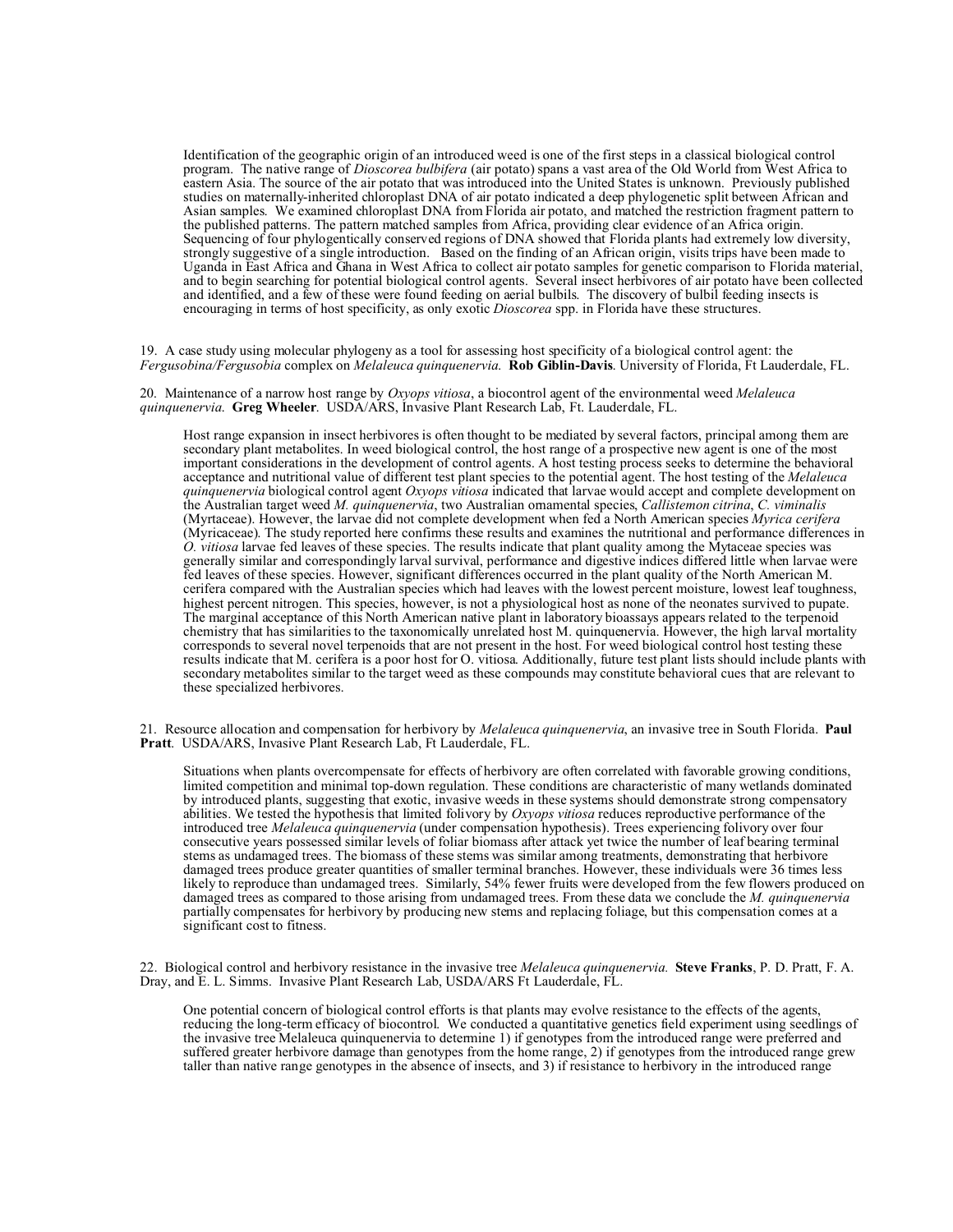would be expected to increase over time in the presence of insects. We collected seeds from 120 maternal trees: 60 in Florida (introduced range) and 60 in Australia (native range). Seedlings from these trees were planted in the field and were either subjected to natural levels of herbivory by biological control and native insects or were protected from herbivory using insecticides. Genotypes from the introduced range had a greater proportion of insects than genotypes from the native range, supporting the evolution of decreased defense allocation hypothesis, but were not more damaged. Genotypes from the introduced range were not taller than genotypes from the native range in either the sprayed or unsprayed treatment, which does not support the evolution of increased competitive ability hypothesis. Plants from the introduced range had a lower density of leaf hairs, and leaf hairs were correlated with the presence and damage of insects. Leaf pubescence also appears to be heritable and under directional or possibly stabilizing selection, but the pattern of selection did not depend on effects by the insects. The results of the study generally support the natural enemy release hypothesis, but do not indicate that the evolution of increased herbivore resistance will pose a substantial threat to biological control efforts.

23. Effects of temperature, relative humidity, and chemotype on the biology and life table parameters of *Boreioglycaspis melaleuca* Moore, a biological control agent of the invasive weed, *Melaleuca quinquenervia* (Cav.) S. T. Blake. **Robyn Chiarelli.** USDA/ARS Invasive Plant Research Lab, Ft Lauderdale, FL.

24. Comparative effects of the waterhyacinth weevils *Neochetina eichhorniae* and *N. bruchi* on competition between waterhyacinth (*Eichhorniae crassipes*) and waterlettuce (*Pistia stratiotes*). **Ted Center**, Thai K. Van, Teresa Rebelo, F. Allen Dray, Paul Pratt, and Min B. Rayamahji. USDA/ARS, Invasive Plant Research Lab, Ft Lauderdale, FL.

Two factors are of concern when considering a new biological control agent: safety and ability to control the weed. Methods for evaluating safety are well known but scant attention has been given to assessment of the candidate's potential value. This is understandable inasmuch as the agent's performance depends on the role of regulating factors that differ between donor and recipient regions. Also, important subtle effects of seemingly benign biological control agents are not easily discerned. These, however, can become apparent when the targeted plant is subjected to other stresses, like interspecific competition. Additive series analysis (inverse linear models) of competition between the weed and a competitor as mediated by the prospective agent has been proposed for judging the value of new agents. We examined this possibility by comparing the abilities of two congeneric waterhyacinth weevils, *Neochetina eichhorniae* and *N. bruchi*, to modify competition between waterhyacinth and waterlettuce. The competition analysis revealed that, without weevils, 41 waterlettuce plants were required to produce an effect equivalent to a single waterhyacinth plant on waterhyacinth yield, i.e., intraspecific competition was 41 times stronger than interspecific competition. Exposure to weevils reduced the intraspecific to interspecific competition ratio to near unity, indicating parity between the competing species. Nonetheless, *N. bruchi* was more effective than *N. eichhorniae*, and the two combined was only slightly better than *N. bruchi* alone. Similar results were obtained with ramets or flowers as yield components. Nutrient limitation didn't alter relative results, although all yield components were reduced in lower nutrient environments. We conclude that important effects of these weevils act through modification of water hyacinth competitive ability. This approach could allow assessment of the value of proposed introductions by preempting the release of risky agents with little control value, while increasing the valuation of those that cause seemingly trivial damage.

25. Ecology of common salvinia, *Salvinia minima*, in South Florida. **Phil Tipping**. USDA/ARS, Invasive Plant Research Lab, Ft Lauderdale, FL.

26. Withdrawn

27. Pathways for introduction of Caribbean insects into Florida. **Fernando E. Lenis**. USDA, APHIS, PPQ.

28. Termites (Isoptera) and ants (Hymenoptera: Formicidae) of the Caribbean. **Rudolf H. Scheffrahn**. University of Florida, Ft. Lauderdale, FL.

29. Stinkbug (Hemiptera: Pentatomidae) pests in the Caribbean. **Joe Eger**. Dow Chemical Co.

30. Agriculturally important weevils (Coleoptera: Curculionidae) of the West Indies. **C. W. O'Brien**. Florida A&M University, Tallahassee, FL.

31. Is the Caribbean a pathway for introduction of exotic psyllids (Hemiptera: Psyllidae) into Florida? **Susan Halbert**. Florida Department of Agriculture & Consumer Services, Gainesville, FL.

32. *Oxycarenus hyalinipennis* (Hemiptera) and other pest lygaeids of the Caribbean. **Julieta Brambila**. Florida Department of Agriculture & Consumer Services, Gainesville, FL, and Thomas T. Dobbs, USDA-APHIS-PPQ, Miami, FL.

*Oxycarenus hyalinipennis* (Costa) (Heteroptera: Oxycarenidae), an important pest of cotton, has been intercepted numerous times at U.S. ports of entry. This Old world species has been introduced into the Western Hemisphere, and occurs in the Caribbean, but is not reported from North America. *Dieuches armatipes* Walker (Heteroptera: Rhyparochromidae), a pest of the harvested peanut that has also been introduced into the Caribbean, has established in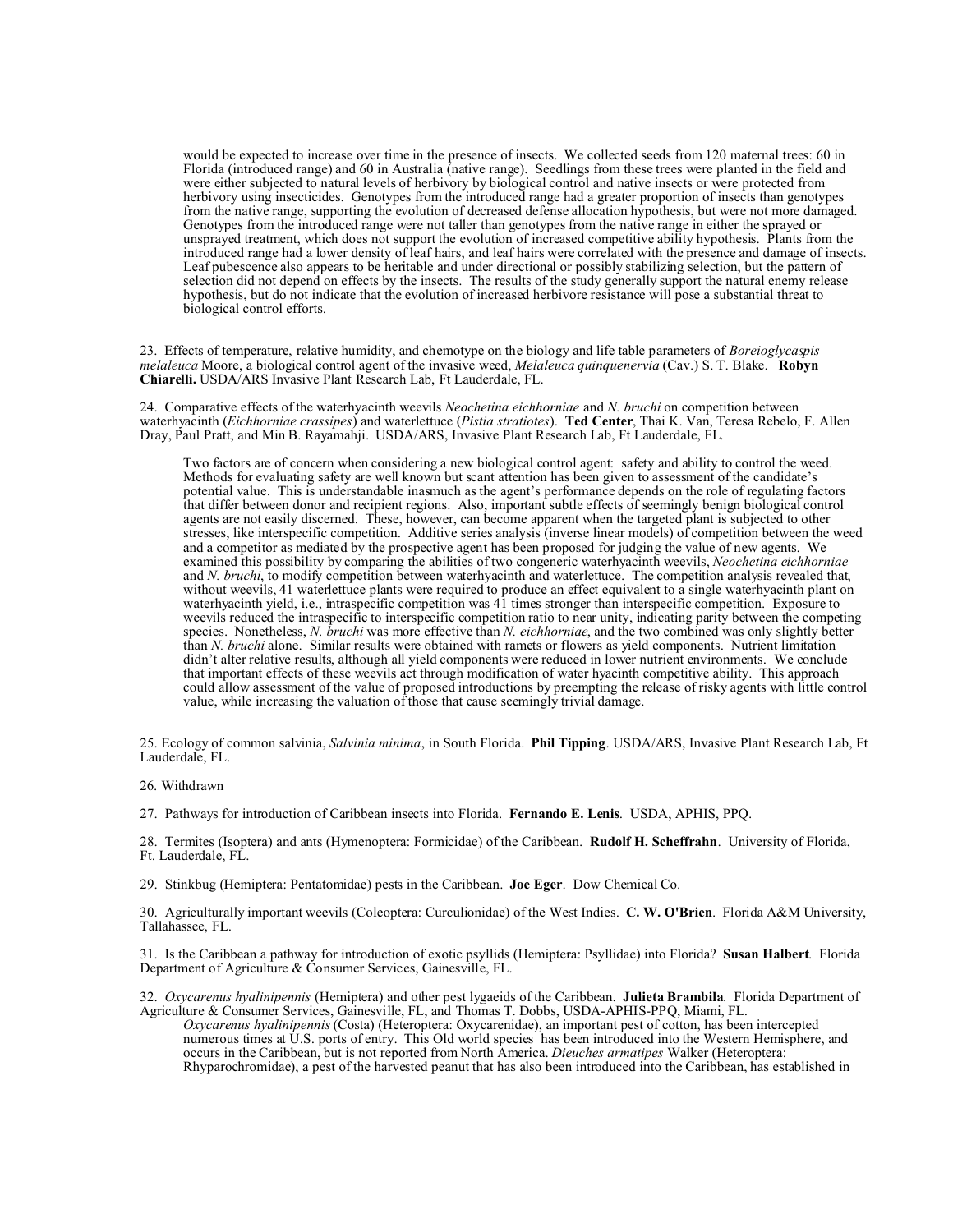Florida.

33. Mole crickets of the Caribbean. **J. H. Frank**. University of Florida, Gainesville, FL.

34. Effect of the immigrant weevil *Metamasius callizona* (Chevrolat) on the mortality of native bromeliads in Myakka River State Park, Sarasota County, Florida. **Teresa Cooper**. Entomology and Nematology Department, University of Florida, Gainesville, FL.

An immigrant bromeliad-eating weevil, *Metamasius callizona* (Chevrolat), has been decimating native bromeliad populations in south Florida. A study on a population of bromeliads in Myakka River State Park is estimating the degree of damage the weevil is inflicting. A comparison is made between the degree of mortality caused by the weevil relative to mortality caused by other forces. Mortality caused by the weevil is also related to bromeliad size, species and location.

35. Indoxacarb toxicity to American and German roaches. **Linda NcHerne**. University of Florida, Gainesville, FL.

Baits are a primary method of controlling cockroaches in structures. Indoxacarb, a novel oxadiazine insecticide was evaluated as an oral toxicant for German cockroaches, *Blattella germanica*, and American cockroaches, *Periplaneta americana*. Choice tests were performed with varying strengths of indoxacarb gel bait to evaluate mortality of German and American cockroaches, These baits were tested against standard baits containing fipronil, hydramethylnon, abamectin, and imidacloprid.

36. Contamination of water in pipes by volatile organic compounds. **Justin Saunders** and Philip G. Koehler. University of Florida, Department of Entomology and Nematology, Gainesville, FL.

Residual soil termiticides are directly applied to soil surrounding PVC, CPVC, and PEX water supply lines. Solvents in these termiticides have been demonstrated to degrade water supply lines. This leads to concerns of water contamination by solvents in termiticide formulations. The objective of this study was to determine concentrations of volatile organic compounds in water within treated pipe as a result of termiticide application.

## 37. Withdrawn

38. Fungal pathogens of the glassy-winged sharpshooter. **Samuel E. Breaux**, Drion G. Boucias, and Russell F. Mizell, III. University of Florida, NFREC-Quincy, Quincy, FL 32351.

The glassy-winged sharpshooter, *Homalodisca coagulata*, is an efficient vector of the bacterium *Xylella fastidiosa*, which is responsible for a variety of plant diseases of economic importance. Native to the Southeastern U.S., *H. coagulata* was found in California in the late 1980's and has since established itself in great numbers. Recently, three new species of fungal pathogens of the GWSS were discovered in Florida. I.D., phylogeny, epidemiology, and pathogen dynamics within the leafhopper population will be discussed.

39. Genetic/genomic dissection of how male fruit flies modulate the reproductive biology of their mates. **Mariana Federica Wolfner**. Dept. of Molecular Biology and Genetics, Cornell University, Ithaca NY.

Mating causes dramatic changes in the physiology and behavior of female insects, initiating or increasing egg production, facilitating sperm storage, and modifying females' responses to subsequent mating. Genetic, genomic and transgenic approaches have shown that seminal proteins and sperm trigger these changes in Drosophila. This talk will describe the nature, activities and interesting evolutionary dynamics of male-provided inducers of post-mating changes in Drosophila females, and the genetic/molecular responses by these female.

40. Phylogenetic relationships of *Anastrepha suspensa* (Caribbean Fruit Fly) from Florida inferred from mitochondrial DNA sequence data. **Laura Boykin**, Robert Shatters, David Hall, Ken Hibbard, and Ann Fritz. USDA-ARS, U. S. Horticultural Research Laboratory, Fort Pierce, FL.

A phylogenetic study of *A. suspensa* in Florida has been initiated to provide information on genetic diversity of *A. suspensa* populations. A mitochondrial genome sequence comparison strategy will be used to compare mitochondrial Cytochrome Oxidase I, II, and III sequences. These regions were chosen based on published studies demonstrating their utility in detection of genetic diversity within populations of Drosophila. Phylogenetic relationships inferred from maximum likelihood and Bayesian analyses of *A. suspensa* will be presented.

41. Molecular biology and population genetics. **Mike Caprio**. Insect Genetics, Dept. of Entomology, Mississippi State University, Mississippi State, MS.

Population genetics is the understanding of how and why gene frequencies vary between populations. As such, it bridges the gap between Mendelian genetics and evolution. The emphasis in population genetics has been to utilize many, preferably neutral, genetic markers. The trend in the last 40 years has been towards techniques that increasingly reveal genetic variability among individuals and populations, and the field has been revolutionized by relatively easy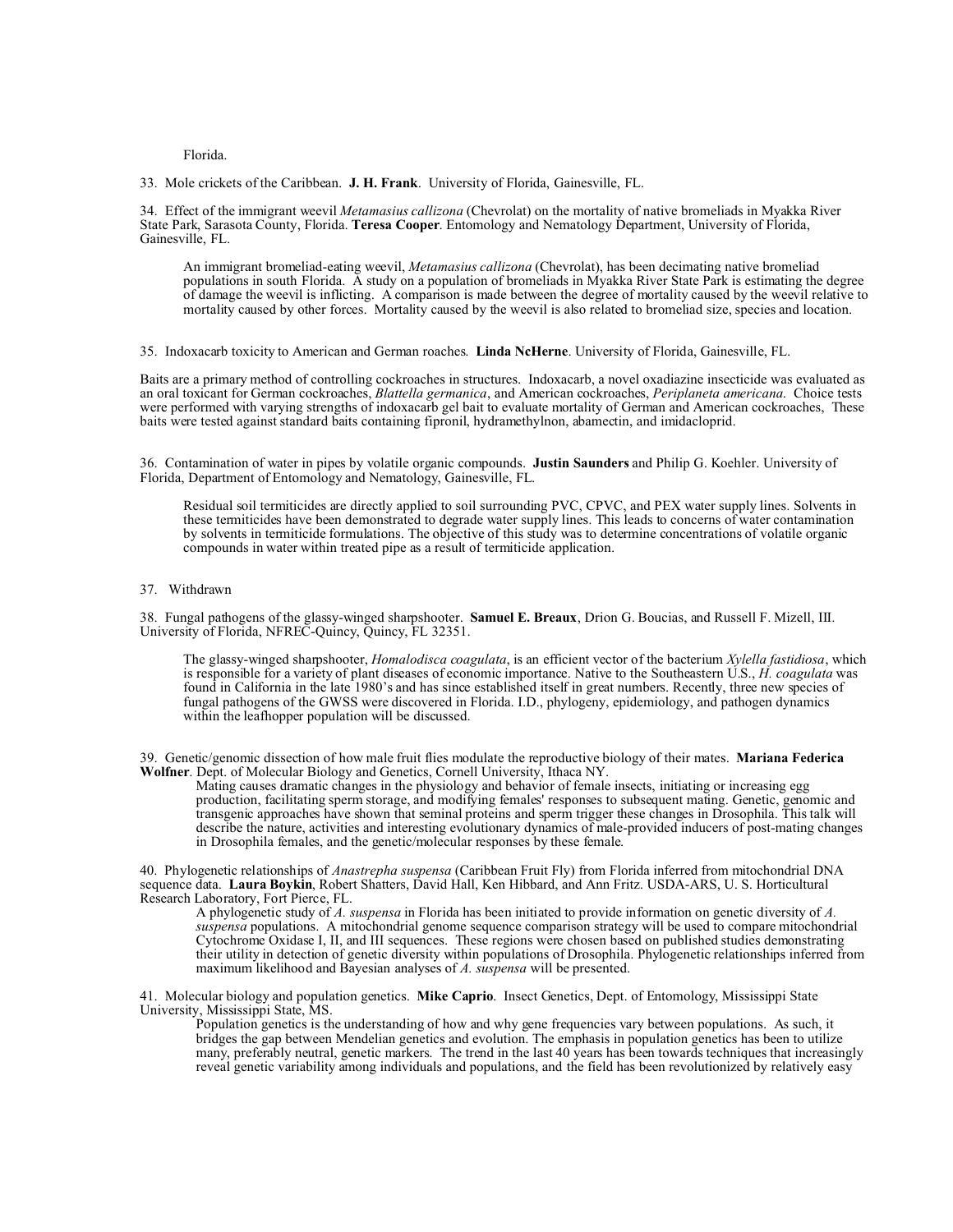access to this genetic variation.

42. The use of RNAi in the suppression of a member of the calcium dependent protein kinase gene CDPK9: a specfic member of a unique family of enzymes. **Catherine S. Katsar.** Department of Plant Pathology, Iowa State University, Ames, IA.

CDPK9 is a member of a conserved gene family representing a number of calcium-dependent protein kinases. CDPK9 has been shown to be involved in signal transduction pathways, and *Arabidopsis thaliana* plant defenses against the sugarbeet cyst nematode, *Heterodera schachtii*, upon infection. Similar to gene silencing, RNA interference or RNAi is a method that facilitates the suppressions of gene function and has been employed to suppress the function of the CDPK9 gene from *A. thaliana* in an effort to determine its effect on resistance to the sugarbeet cyst nematode.

43. Potential uses of insect viruses to manage leafhopper vectors of Pierce's Disease. **Wayne Hunter**. USDA-ARS, U.S. Horticultural Research Laboratory, Fort Pierce, FL.

New developments in molecular biology and virology have opened the use of insect viruses as molecular tools to examine gene functions, and as potential biological control agents for use as the 'next generation' of insect management strategies. The use, application, and concerns of some of these strategies will be presented.

44. Vitellogenin of the glassy-winged sharpshooter. **Laura E. Hunnicutt** and Wayne Hunter. USDA-ARS, U. S. Horticultural Research Laboratory, Fort Pierce, FL.

The glassy-winged sharpshooter is the primary vector of the bacterial pathogen *Xylella fastidiosa* which has been indicated as the causal agent of numerous diseases of economic importance including Pierce's Disease of grapes and Citrus Variegated Chlorosis. In order to develop new methods of combating this pest, we have begun to examine many of the genes related to reproduction and egg development. Herein, we discuss the identification of a vitellogenin protein-coding domain as well as its potential applications for insect management.

45. Effects of herbivory by a xylem-feeding leafhopper, *Homalodisca coagulata*, on the vascular transcriptome of *Citrus sinensis*. **Jerry Mozoruk**, Laura Hunnicutt, Ronald Cave, Michael Bausher and Wayne Hunter. USDA-ARS, U.S. Horticultural Research Laboratory, Fort Pierce, FL.

The glassy-winged sharpshooter (GWSS) has generated significant attention as a major pest due to its ability to vector the bacterial pathogen *Xylella fastidiosa*. Despite the economic impact of this association, research has been limited regarding the molecular nature of plant defense response to xylem-feeding pests. In this investigation, we used cDNA array analysis of GWSS-infested citrus to better understand the genetic response profile elicited during this method of insect feeding.

46. Termidor and Phantom research and labeling update. **Bob Hickman**. BASF, Orlando, FL

47. Current research in Syngenta professional products: a Vero Beach, Florida perspective. **Clark Lovelady**. Syngenta, Vero Beach, FL.

48. From earth to air - control of structure-infesting pest USDA-ARS, U.S. Horticultural Research Laboratory, Fort Pierce, FL.s with new technologies from Dow AgroSciences. **Ellen Thoms**, and Joe Eger. Dow AgroSciences, Gainesville, FL.

This presentation will review the utility of new technologies related to the control of subterranean termites and stored product pests. New technologies recently developed to improve the SentriconÒ Termite Colony Elimination System include Electronic Sensing ProtectionÔ (ESP), a new active ingredient (noviflumuron), and Preferred Textured Cellulose, an improved bait matrix. The development and recent EPA registration of ProFumeÒ gas fumigant (sulfuryl fluoride) for control of stored product insects infesting dried fruit and tree nuts and cereal grains will be discussed.

49. Research and development update from Bayer Environmental Science. **John Paige III.** Bayer Environmental Science, Vero Beach, FL.

Laboratory and field based development efforts for 2004 are aimed at subterranean and drywood termites, German cockroaches, houseflies and various species of ants. Non-traditional termite treatment practices were evaluated over the past several years and the efficacy and practicality of such practices will be discussed.

50. PeradigmT: a novel treatment for the control of turf, greenhouse, and general household pests. **Dina Richman** and Bruce Ryser. FMC Corporation, Philadelphia, PA.

FMC Specialty Products Business is evaluating a new, novel, non-residua treatment for the control of turf, greenhouse, and general household pests. On turf, Peradigm can be used as an algicide and disinfectant. In nurseries and greenhouses, Peradigm disinfects pots, equipment, surfaces, and irrigation systems. For general household pests, Peradigm destroys the breeding site and food sources used by filth-breeding flies, such as moth and fruit flies. Efficacy data generated from lab and field trials will be presented and discussed.

51. New source of southern chinch bug resistance in a diploid selection of St. Augustinegrass. **Ron Cherry** and Russell Nagata. Everglades Res. & Ed. Ctr., 3200 E. Palm Beach Rd., Belle Glade, FL 33430

Tests showed a high level of southern chinch bug resistance in NUF-76. NUF-76 is unique because for the first time, resistance to the southern chinch bug has been identified within a diploid line of St. Augustinegrass. This discovery will allow chinch bug resistance to be more easily bred into other St. Augustinegrass lines.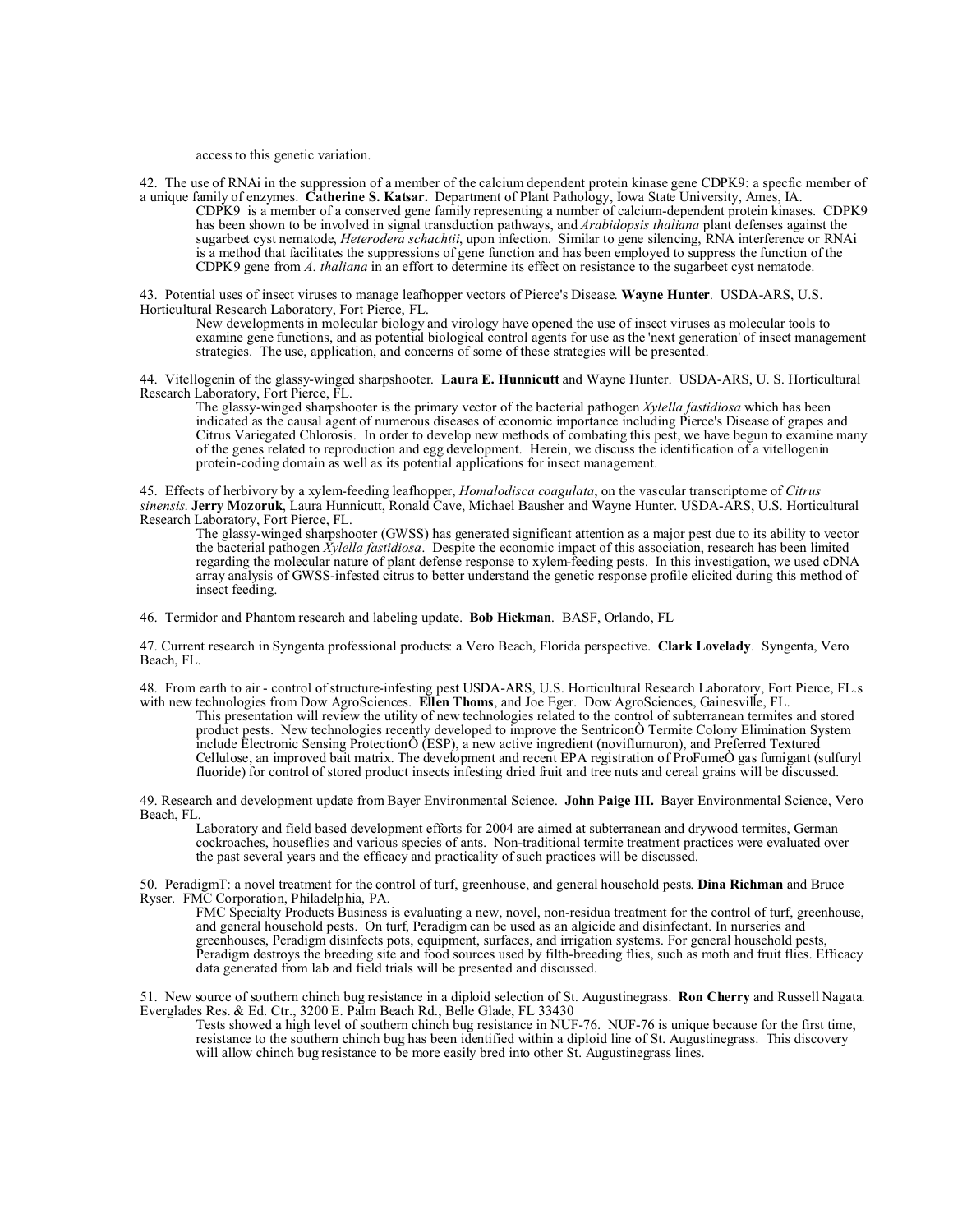52. Gliding flight in neotropical arboreal ants. **Stephen P. Yanoviak.** University of Florida Medical Entomology Lab, Vero Beach, FL.

Workers of the neotropical ant *Cephalotes atratus* exhibit nonrandom gliding flight when dislodged from tree branches. Falling ants glide abdomen-first through a J-shaped trajectory back to the tree trunk with >80% consistency. This frequency is unaffected by familiarity with the tree, position of the ant or the branch relative to the trunk, or horizontal distance from the trunk. Other arboreal ant taxa also glide, but the behavior is best developed in the tribe Cephalotini.

53. Mobility of the silky cane weevil (Coleoptera: Curculionidae) in a screen enclosure. **Helena Puche**, T. J. Weissling, R. Schnell, N. D. Epsky, and R. R. Heath. Subtropical Horticulture Research Station, USDA-ARS, Miami, FL.

The rate of dispersal of the silky cane weevil (SCW) *Metamasius hemipterus sericeus* (Olivier), was studied using a passive diffusion model. After releasing 100 SCW in a screen house, weevils slowly moved away from the release point over time. Dispersal rates, D and disappearance rates, m, between rows were significantly higher 1-8 h after release. Rows of buckets at sunny sides of the array had higher weevil captures. This baseline information could be used in control treatments of SCW.

54. Asian ambrosia beetle: biology, behavior and management tools. **Russell F. Mizell, III** and T. Charles Riddle. University of Florida, NFREC-Quincy, Quincy, FL.

The Asian ambrosia beetle, *Xylosandrus crassiusculus*, arrived in the U.S. from southeast Asia in the early 1970's and was first detected in South Carolina. It became a serious pest of Florida nursery stock in the late 1980's. Since then it has spread from Maryland to Texas. This beetle attacks trees such as Bradford pear, Drake elm, oaks, pecan, chestnut and Kwanzan cherry. The beetles behavior and chemical tools for its control will be discussed.

55. Oviposition and isolation of viable eggs from *Orius insidiosus* in a Parafilm® and water substrate. **Jeffrey P. Shapiro** and Stephen M. Ferkovich. USDA, ARS, CMAVE, Gainesville, FL.

To isolate clean intact eggs for use as protein standards in a yolk protein ELISA, an oviposition substrate for *O. insidiosus* was devised by forming water-filled domes from Parafilm® . Eggs deposited in substrates remained viable for at least 24 he. In no-choice tests, *O. insidiosus* females oviposited 5.86 eggs/female/day into green beans and 3.06 into water-domes. In a choice test, *O. insidiosus* females clearly preferred beans to domes (4.02 vs. 0.03 eggs/female/18 hr).

56. Effect of sample size on the accuracy and precision of citrus rust mite density estimates on citrus fruit. **David G. Hall**, Carl C. Childers, and Joseph E. Eger. USDA, ARS, U.S. Horticultural Research Laboratory, Fort Pierce, FL.

Consequences of reducing sample size on the accuracy and precision of estimates of citrus rust mite densities on oranges were investigated. The sample unit was a 1-cm2 surface area on fruit. Sampling plans consisting of 360, 300, 200, 160, 80, 36 or 20 samples per 4 ha were evaluated through computer simulations using a dataset of real count data from 600 sample units per 4 ha. The results of the research provide guidelines for selecting a sampling plan.

57. Mating behavior and male reproductive success in the beetle, *Diaprepes abbreviatus*. **Laura K. Sirot**, H. Jane Brockmann, and Stephen L. Lapointe. Department of Zoology, University of Florida, Gainesville, FL.

We examined the relationship between male traits and reproductive success after mating has begun in the beetle *Diaprepes abbreviatus*. The second male to mate fertilized a greater proportion of the eggs laid by his mate than the first male. Mating duration and the relative rate at which the male stroked the female both positively related to the proportion of eggs he fertilized. Male size and male thrusting rate were not related to reproductive success.

58. Development of rearing methods and a synthetic female sex pheromone for the pink hibiscus mealybug. **Stephen L. Lapointe** and D. G. Hall. USDA, ARS, U.S. Horticultural Research Laboratory, Fort Pierce, FL.

The appearance of the pink hibiscus mealybug, *Maconellicoccus hirsutus* (Green), in the Caribbean in the early 1990's stimulated collaborative research to develop efficient rearing methods, mass production of natural enemies, and identification of sex pheromones for this species. We describe optimal rearing methods, aspects of the biology of *M. hirsutus*, and the elucidation of a binary female sex pheromone. Initial results from the first field deployment of pheromone-baited traps will be presented.

59. The impact of the European honey bee on an Australian native bee. **Dean Paini** and Dale Roberts. University of Florida (NFREC), Quincy, FL.

In Australia, the European honey bee represents a potential source of competition for native bees. The fecundity of a native bee (*Hylaeus alcyoneus*) was measured in response to honey bees. At treatment sites the number of nests produced by *H. alcyoneus* was 23% less (Wilcoxon's T) than control sites. This result highlights that even though honey bees have been present in certain areas for many years, competition with native bees may still be occurring.

60. Population dynamics of fall armyworm in Florida. **Rod N. Nagoshi** and Robert L. Meagher. USDA, ARS, CMAVE, Gainesville, FL.

*Spodoptera frugiperda* (J.E. Smith) overwinters in southern Florida before migrating into the eastern U.S. We used strain-specific molecular markers to examine seasonal changes in population numbers in different Florida habitats and discuss possible relationship with migration behavior.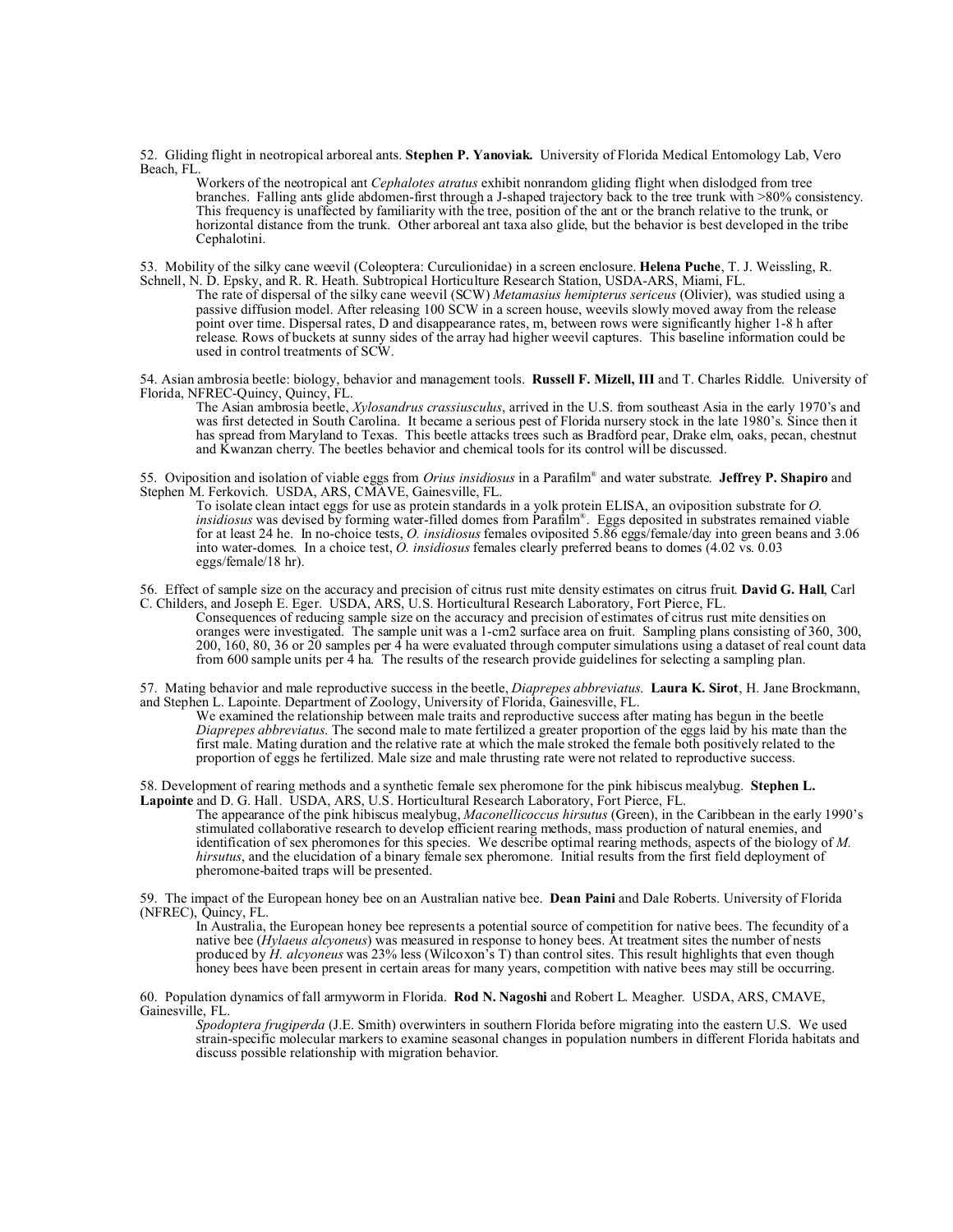61. Scale insects: an overview of taxonomy and importance. **Michael Williams**. Auburn University, Department of Entomology and Plant Pathology, Auburn, AL.

A brief overview of the history of the study of scale insects, emphasizing some of the challenging problems presented by these insects that do not look like insects, have bizarre life histories and exhibit unusual characteristics and habits. Learn about such things as blind marriages, hermaphroditism, simultaneous multiple mating, and taxonomic nightmares!

62. *Duplachionaspis divergens*: a little known invasive armored scale on Florida's grasses. **Greg Hodges**. Florida Department of Agriculture & Consumer Services, Division of Plant Industry, Gainesville, FL.

*Duplachionaspis divergens* (Diaspididae), an exotic armored scale insect introduced into Florida is restricted to grass hosts. It is a pest of sugarcane in Colombia and India. In Florida it has also been found on St. Augustine grass and many native grasses. The overall economic importance of this scale is unknown at the time but warrants close observation.

63. *Palmicultor* spp. (Pseudococcidae) in Florida. **Amanda Hodges**. Department of Entomology and Nematology, University of Florida, Gainesville, FL.

Three species of *Palmiculto*r have been introduced into Florida in the last 10 years. Both *Palmicultor browni* and *P. palmarum* are considered pests of palms and *P. lumpurensis* is considered a pest of bamboo. The economic impact of these three species could be significant with both palms and bamboos being popular ornamental plants

64. Management of the cycad aulacaspis scale. **Catharine Mannion**. University of Florida, Tropical Research & Education Center, Homestead, FL.

Several insecticides were evaluated for control of cycad Aulacaspis scale as soil and/or drench applications. Recommendations on how to manage this pest in the landscape and nursery are discussed.

65. Biocontrol of cycad aulacaspis scale. **Ronald D. Cave**. University of Florida, Indian River Research & Education Center, Ft. Pierce, FL.

The predators and parasitoid of the cycad aulacaspis scale, *Aulacaspis yasumatsui*, in Florida are reviewed and new efforts to find additional natural enemies in Asia are described. Results from a monitoring project in St. Lucie Co. and preliminary observations of experiments to induce mortality with entomopathogenic nematodes are discussed.

66. The use of scale insect honeydew of *Stigmacoccus garmilleri* (Margarodidae: Xylococcini) by birds in Mexico. **Heather A. Gamper** and Suzanne Koptur. Florida International University, Miami, FL.

A scale insect, *Stigmacoccus garmilleri*, (Margarodidae) is associated with oak trees (*Quercus* spp.) in highland forests (2000 m) of Chiconquiaco, Veracruz, Mexico. Though ants occur in low abundance and are occasionally found foraging on honeydew produced by the feeding stages of this margarodid, the honeydew is copious enough to provide nourishment for birds.

67. Bionomics of lobate lac scale, a recently introduced scale insect in Florida. **Bill Howard** and Bob Pemberton. University of Florida, Ft. Lauderdale Research & Education Center, Fort Lauderdale, FL.

The natural history and host plants of lobate lac scale (*Paratachardina lobata*) and efforts to develop biological control for this invasive pest in Florida will be discussed.

68. Varietal Susceptibility and spatial analysis of local distribution of the lobate lac scale. **Nancy D. Epsky**, Divina Amalin, Helena Puche, and Catharine M. Mannion. USDA, ARS, Subtropical Horticulture Research Station, Miami, USDA, APHIS, Miami, and University of Florida, Tropical Research & Education Center, Homestead, FL.

A variety of reported hosts of lobate lac scale (*Paratachardina lobata*) (Kerriidae) are present in the germplasm collection located at the USDA/ARS Subtropical Horticulture Research Station in Miami. Studies have been initiated to determine the spatial and temporal distribution of the scale population. Results of the first year of this study will be reported.

69. A survey of the distribution of lobate lac scale in Florida. **Yvette Ogle**. Cooperative Agricultural Pest Survey(CAPS), Florida Department of Agriculture and Consumer Services, Division of Plant Industry, Gainesville, FL.

This paper will give the results of two surveys of the distribution of the lobate lac scale *Paratachardina lobata lobata* ( Kerriidae) in Florida. In 2003, the species was recorded in urban and wild areas from West Palm Beach to Homestead. In 2004 it was found on the Florida west coast on Sanibel Island, in the mid-Keys, and north to St. Lucie County.

70. Management of scale insects and mealybugs on ornamental plants: the homeowner's perspective. **Adrian Hunsberger**. University of Florida, Miami-Dade Cooperative Extension Service, Homestead, FL.

Few homeowners have sufficient knowledge of insect pests and plant diseases to manage them or to communicate effectively with pest control professionals. This is particularly true with reference to scale insects. For example, these unusual insects are often identified as fungi or other organisms, and thus ineffective treatments are applied in futile attempts to control them. A common sense approach is needed for developing better communication between homeowners and pest management professionals.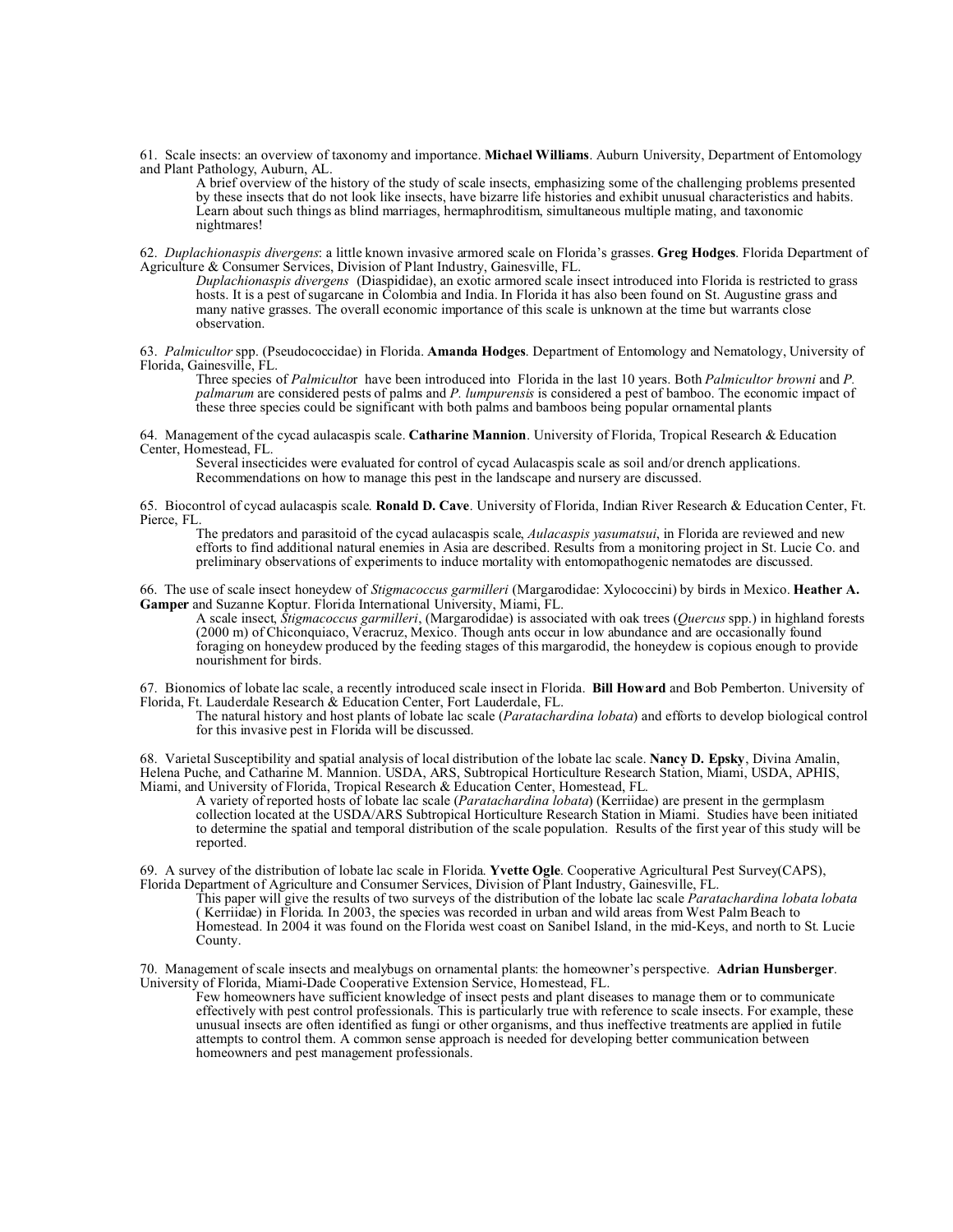71. Life cycle and management of *Kermes* scale in Florida. **Jay Cee Turner** and Eileen Buss. University of Florida, Department of Entomology and Nematology, Gainesville, FL.

This paper reports life history and management of a Kermes scale (*Allokermes kingii*) on oaks (*Quercus* spp.) in Florida, including it's seasonal history and natural enemies. The results of an insecticide trial against the nymphs are reported.

72. Biology and management of the Madeira mealybug. **Juang-Horng Chong** and Ronald D. Oetting. Dept. of Entomology, University of Georgia, College of Agriculture and Environmental Sciences, Griffin, GA.

The Madeira mealybug is one of the most important mealybug pests in greenhouse ornamental production of the southeastern US. Females complete development within 30 days at 25<sup>o</sup>C and produce more than 300 eggs. Chemical control is the most effective management tactic against the Madeira mealybug. Biological control of this species will also be discussed.

73. The status of the pink mealybug in Florida. **Lance Osborne**. University of Florida, Mid-Florida Research and Education Center, Apopka, FL.

Information on the history of pink hibiscus mealybug infestation in Florida will be presented. The use of both biological and chemical controls to manage this pest and the current distribution will also be presented. The impact this pest has had on trade will also be discussed.

74. Cochineal rearing: the revival of an ancient technology in Mexico. **Liberato Portillo**. University of Guadalajara, Departamento de Botánica y Zoología, Guadalajara, Mexico.

*Dactylopius* spp. constitute a small family of scale insects, the Dactylopiidae, all species of which are found on cacti. Six out of ten species of *Dactylopius* occur in Mexico. The most important economically is *D. coccus,* due to its high content of carminic acid used as pigment. The culture of this insect as a source of this pigment is an ancient technology that is being revived in several countries.

75. Area-wide eradication program for the arboreal termite, *Nasutitermes costalis*, in southeastern Florida. **Rudolf H. Scheffrahn**, Steven Dwinell, Brian J. Cabrera, and William H. Kern, Jr. Fort Lauderdale Research and Education Center, University of Florida, Institute of Food and Agricultural Sciences, Fort Lauderdale, FL .

In May 2001, an exotic arboreal termite, *Nasutitermes costalis* was discovered in Dania Beach, Florida. In September 2002, a "Tree Termite Task Force" was convened to plan, implement, and verify the eradication of *N. costalis*. A survey of 80 hectares revealed 189 active sites over  $16$  hectares. In April 2003, Premise, 2, Termidor, SC, and Vikane, were applied on selected active sites. Limited retreatments with Termidor were conducted in September and December 2003. As of May 2004, only three active sites were detected and destroyed.

76. Reproductive diapause in the glassy-winged sharpshooter, *Homalodisca coagulata* (Say). **Christopher Tipping**, R. F. Mizell, III, and P. C. Andersen. University of Florida (NFREC), Quincy, FL 32351

The glassy-winged sharpshooter, *Homalodisca coagulata* (Say), is found throughout southeastern US and regions of California. It is thought to have 2 distinct generations per season. Adults over winter in a reproductive diapause that can be induced with a photoperiod of 13:10 L:D. In north Florida, this photoperiod occurs in early August. We propose that this relatively early reproductive diapause is a life-history response to predation pressure by *Gonatocerus spp*. egg parasitoids.

77. Evaluation of natural liquid and granular repellents for insect management on garden vegetables. **Michael L. Miller** and Susan E. Webb. University of Florida/ IFAS, Entomology and Nematology Department, Gainesville, FL.

Garlic-based repellents were tested on several garden vegetables. Treatments were applied at 7 to 14 day intervals and all insects were counted weekly. No serious insect damage occurred and beneficial insects were frequently observed in the field. Bean leaf roller was not as abundant on plants treated with repellent, but leafminers were more abundant.

78. Overview of the USDA-ARS Subtropical Insects Research Unit, Ft Pierce, Florida. **David G. Hall**, W. B. Hunter, S. L. Lapointe, C.L. McKenzie, R. Shatters, and A. A. Weathersbee. USDA, ARS, U.S. Horticultural Research Laboratory, Fort Pierce, FL.

The Subtropical Insects Research Unit (SIRU) was officially established by the USDA-ARS in 1972 and physically positioned with the U.S. Horticultural Research Laboratory in Orlando, Florida. This large laboratory was moved to new facilities in Ft Pierce during 2000. The Unit's original research mission was to reduce economic losses to invasive arthropod pests of citrus and later expanded to include pests of vegetables and ornamental plants. This presentation reviews current research activities by SIRU and provides an organizational overview of SIRU and other research units within ARS.

79. Ant predation and biological control of the root weevil, *Diaprepes abbreviatus*, in Florida citrus: field manipulations. **Robin J. Stuart**, Ian W. Jackson, and Clayton W. McCoy. University of Florida, Citrus Research and Education Center, Lake Alfred, FL.

The Diaprepes root weevil, *Diaprepes abbreviatus* (L.), is a major pest of Florida citrus. When neonate larvae hatch in the citrus canopy and drop to the soil surface before burrowing down to the roots for feeding, they are extremely vulnerable to ant predation. We manipulated ant populations in citrus groves using granular ant baits to determine the relationship between ant population levels (measured with baits) and predation pressure on neonates (measured by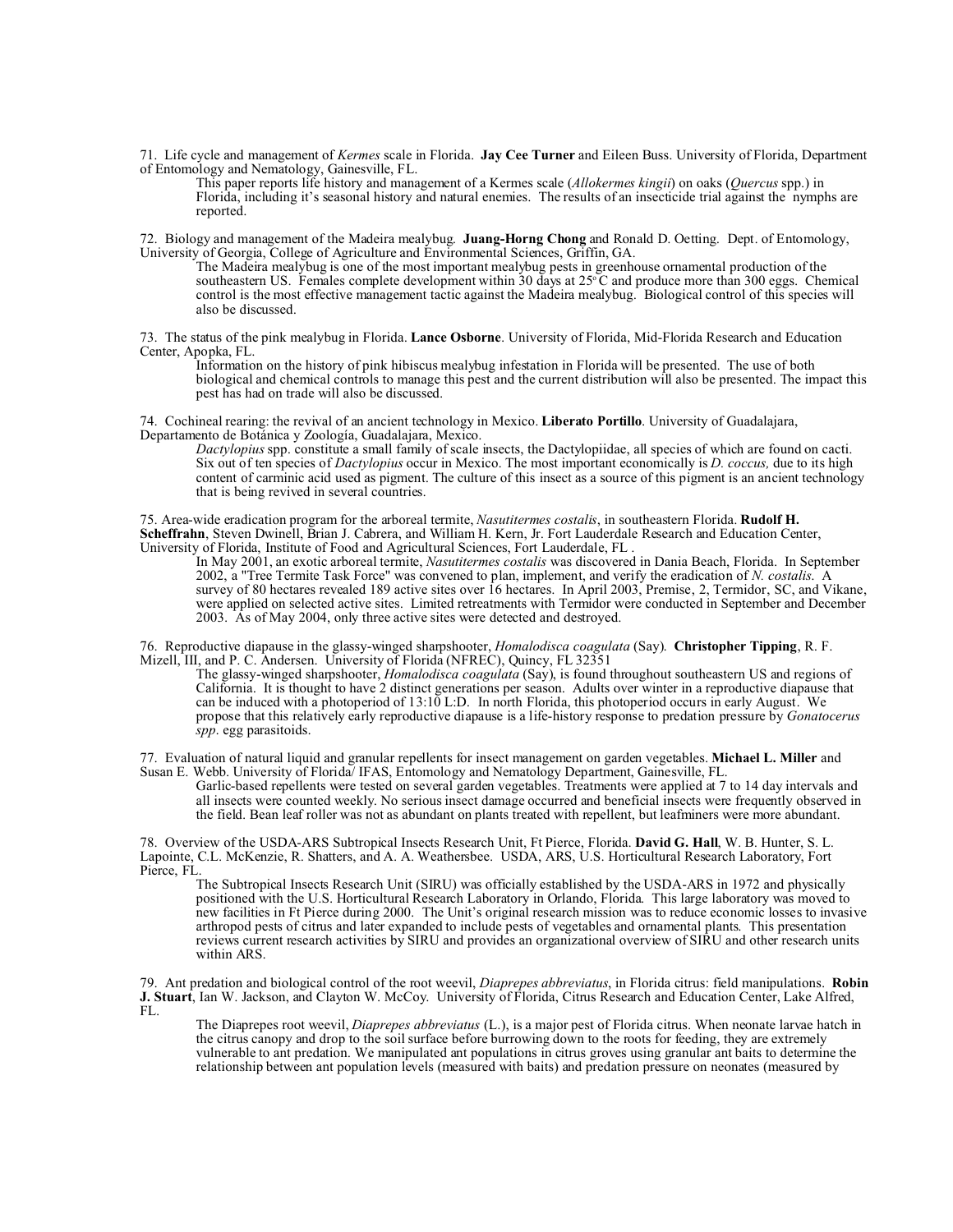exposing lab-reared neonates to field predation). Our results indicate a strong correlation between ant population levels and predation pressure, and reinforce the view that ants are important biological control agents of Diaprepes neonates.

80. Cyanogenesis in *Heliconius erato* (Nymphalidae: Heliconiinae) and *Passiflora* plants. **Mirian Medina Hay-Roe**. University of Florida, Entomology and Nematology Department, Gainesville, FL.

Two subspecies of *Heliconius erato* were fed different host plants (natural and alternative hosts) and then their growth trajectories, and cyanide concentrations were compared. Feeding on the most cyanogenic plant resulted in lower growth rates in both subspecies and higher mortality in *H. e. cyrbia*, but not in *H. e. favorinus*. The few *H. e. cyrbia* individuals that survived while feeding on the most toxic cyanogenic plant accumulated higher concentrations of cyanide in their bodies. *H. e. favorinus*, on the other hand, had lower concentrations of cyanide, even when fed the most toxic host plant.

81. Elucidating the gall-maker and natural enemy complex on containerized live oak trees. **Eileen Buss** and Lois Wood. University of Florida, Entomology and Nematology Department, Gainesville, FL.

Gall-makers are often aesthetic pests in landscapes, but are economic pests in Florida nurseries. Two stem-galling cynipids and a leaf-galling midge have been causing branch dieback and reducing sales of 3-300 gallon containerized live oak trees. Galls have been cut from trees every three weeks since March 2004, and inhabitants reared in the laboratory. The preliminary life histories of these gall-makers and possible effects of management practices on their populations will be discussed.

- 82. *Scirtothrips dorsalis* (Hood), a new threat to the greater Caribbean region. **D. R. Seal**, M. Ciomperlik, T. L. Skarlinsky, and W. Klassen. Tropical Research and Education Center, UF/IFAS, Homestead, FL.
	- Recently, *Scirtothrips dorsalis* was found widely distributed on St. Lucia and St. Vincent, West Indies. Various life stages of the pest were found on pepper, tomato, pumpkin, squash, cucumber, okra and ornamental plants. The pest caused severe scarring of pepper fruits, and was found on the leaves, flowers and fruits of this crop. The potential geographical distribution of *S. dorsalis* in North includes the entire Caribbean region, southern Florida and the continental United States to southern Canada.

83. Efficacy of Envidor<sup>TM</sup>, a new acaricide from BayerCropscience, against Eriophyidae mites on Florida citrus. Marco A. **Toapanta**, John Bell, Joby Sherrod, Roy Morris, and Richard Rudolph. Bayer CropScience, Tampa, FL.

 $E$ nvidor<sup> $TM$ </sup> contains a novel acaricidal active ingredient, spirodiclofen, from the new chemical class of tetronic acids. This new contact acaricide is active against all developmental stages of Eriophyidae and Tetranychidae mites causing economic damage in Florida citrus through a new mode of action, inhibition of lipid biosynthesis. In field tests, Envidor, with and without horticultural spray oil, provided levels of efficacy similar to or greater than commercial standards in the marketplace. In addition, Envidor 2 SC applied with different water volumes and at different mite population densities resulted in excellent control and residual efficacy for more than 3 months compared to commercially available acaricides.

## **Author Index to 2004 Annual Meeting Presentations**

| <b>NAME</b>    | PRESENTATION No.  |
|----------------|-------------------|
| Abe, J.        | DSP7              |
| Adair, R.      | DSP <sub>2</sub>  |
| Albano, J.P.   | 5                 |
| Amalin, D.     | <b>DSP2, 68</b>   |
| Andersen, P.C. | 76                |
| Arévalo, H.A.  | 8                 |
| Arias, B.      | $\overline{c}$    |
| Aubuchon, M.   | $\overline{9}$    |
| Balcer, N. K.  | DSP <sub>21</sub> |
| Baldwin, R.    | 12                |
| Barbara, K.A.  | 11                |
| Bausher, M.G.  | 5, 45             |
| Bell, J.       | 83                |
| Bellotti, A.C. | 2                 |
| Blake, S.T.    | 23                |
| Blanco D., E.  | DSP6, DSP8        |
| Bohorquez, A.  | 2                 |
| Boucias, D.G.  | 38                |
| Boykin, L.     | 40                |
| Brambila, J.   | 32                |
| Branch, C. L.  | DSP <sub>21</sub> |
| Breaux, S.E.   | 38                |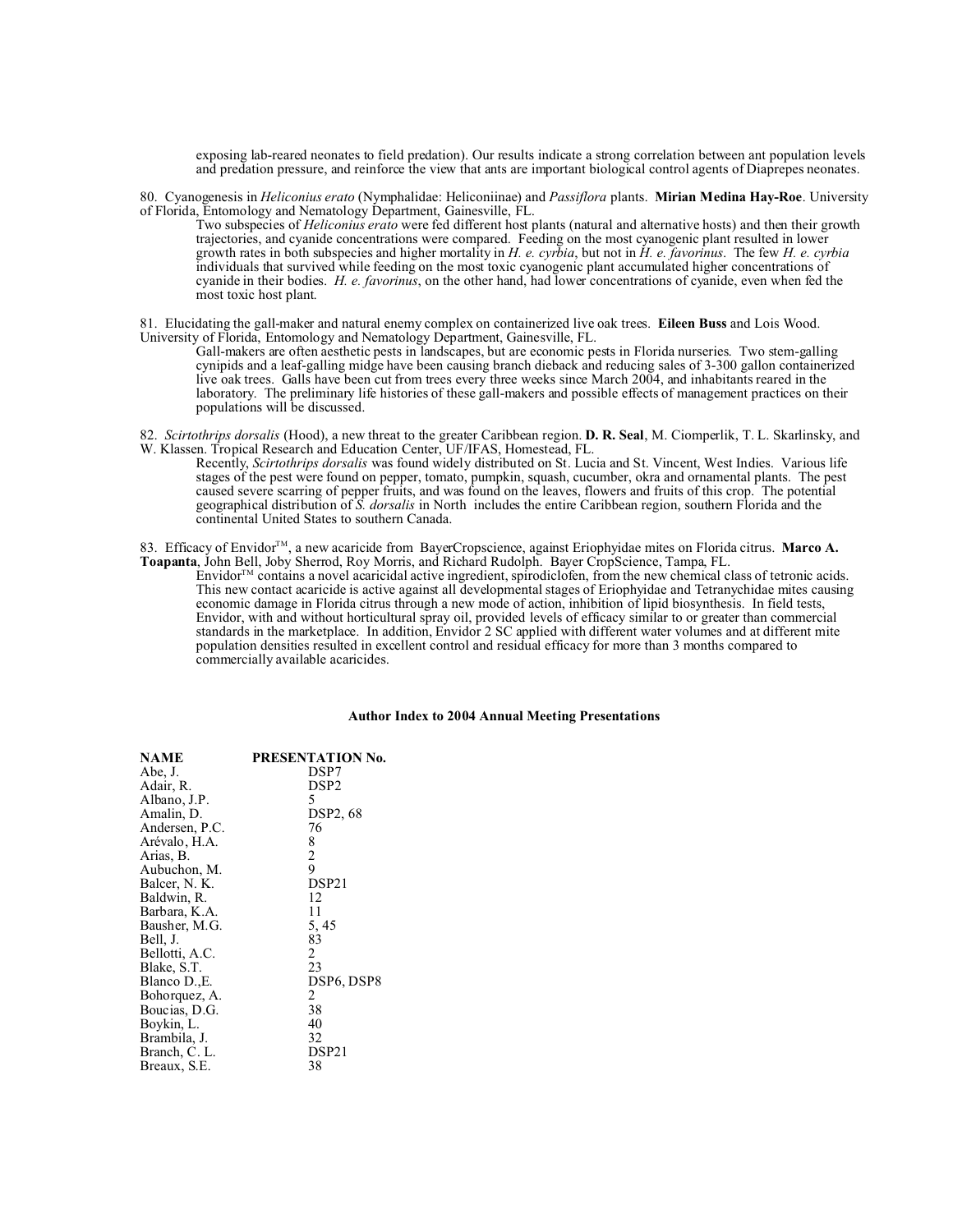| Brockmann, H.J.                | 57                                           |
|--------------------------------|----------------------------------------------|
| Brown, J.K.                    | 6                                            |
| Burgos, M.                     | DSP <sub>1</sub>                             |
| Buss, E.A.                     | 11, 71, 81                                   |
| Cabrera, B.J.                  | 75                                           |
| Cañas, L.                      | 1                                            |
| Caprio, M.                     | 41                                           |
| Castillo, J.                   | DSP3                                         |
| Cave, R.                       | DSP21, 45, 65                                |
| Center, T.                     | 24                                           |
| Cherry, R.                     | 51                                           |
| Chiarelli, R.                  | 23                                           |
| Childers, C.C.                 | 56                                           |
| Ciomperlik, M.                 | 82                                           |
| Cooper, T.                     | 34                                           |
| Creel, O.R.                    | DSP21                                        |
| Cuda, J.                       | 17                                           |
| Czosnek, H.                    | 6                                            |
| Diagne, A.                     | DSP <sub>17</sub>                            |
| Dominguez, O.                  | DSP <sub>1</sub>                             |
| Dray, F.A.                     | 22, 24                                       |
| Dueben, B.D.                   | DSP <sub>12</sub>                            |
| Duetting, P. S.                | DSP21                                        |
| Duncan, R.                     | DSP <sub>2</sub>                             |
| Duque, M.C.                    | 2<br>75                                      |
| Dwinell, S.<br>Ellsworth, P.C. | 1                                            |
|                                | 29, 48, 56                                   |
| Eger, J.E.<br>Epsky, N.D.      | 53, 68                                       |
| Ferkovich, S.M.                | 55                                           |
| Fernandez Badillo, A.          | DSP <sub>5</sub>                             |
| Frank, D.L.                    | 13                                           |
| Frank, J.H.                    | 33                                           |
| Franks, S.                     | 22                                           |
| Fritz, A.                      | 40                                           |
| Gamper, H.                     | 66                                           |
| Giblin-Davis, R.               | 19                                           |
| Gomez-Simuta, Y.               | DSP <sub>12</sub>                            |
| Gonzalez, Jorge M.             | DSP5, DSP6, DSP7, DSP8                       |
| Halbert, S.                    | 31                                           |
| Hall, D.G.                     | DSP2, DSP18, 40, 56, 58, 78                  |
| Hay-Roe, M.M.                  | 80                                           |
| Hammond, A.M.                  | DSP15, DSP17                                 |
| Head, J.E.                     | DSP4                                         |
| Heath, R.R.                    | 53                                           |
| Hibbard, K.                    | 40                                           |
| Hickman, B.                    | 46                                           |
| Hodges, A.                     | 63                                           |
| Hodges, G.                     | 3, 62                                        |
| Holler, T.                     | DSP <sub>12</sub>                            |
| Horng, J-H.                    | 72                                           |
| Howard, B.                     | 67                                           |
| Hoyte, A.                      | DSP <sub>2</sub>                             |
| Hughes, C. R.                  | 18                                           |
| Hunnicutt, L.E.                | DSP19, DSP20, 44, 45                         |
| Hunsberger, A.                 | 70                                           |
| Hunter, W.B.                   | DSP19, 7, 43, 44, 45, 78<br>DSP <sub>1</sub> |
| Inciarte, E.<br>Jackson, I.W.  | 79                                           |
| Katsar, C.S.                   | 42                                           |
| Kelts, C.A.                    | DSP11                                        |
| Kern Jr., W.H.                 | 75                                           |
| Klassen, W.                    | 82                                           |
| Koehler, P.G.                  | 12, 36                                       |
| Koptur, S.                     | 66                                           |
| Lapointe, S.                   | DSP2, DSP10, DSP18, 57, 58, 78               |
|                                |                                              |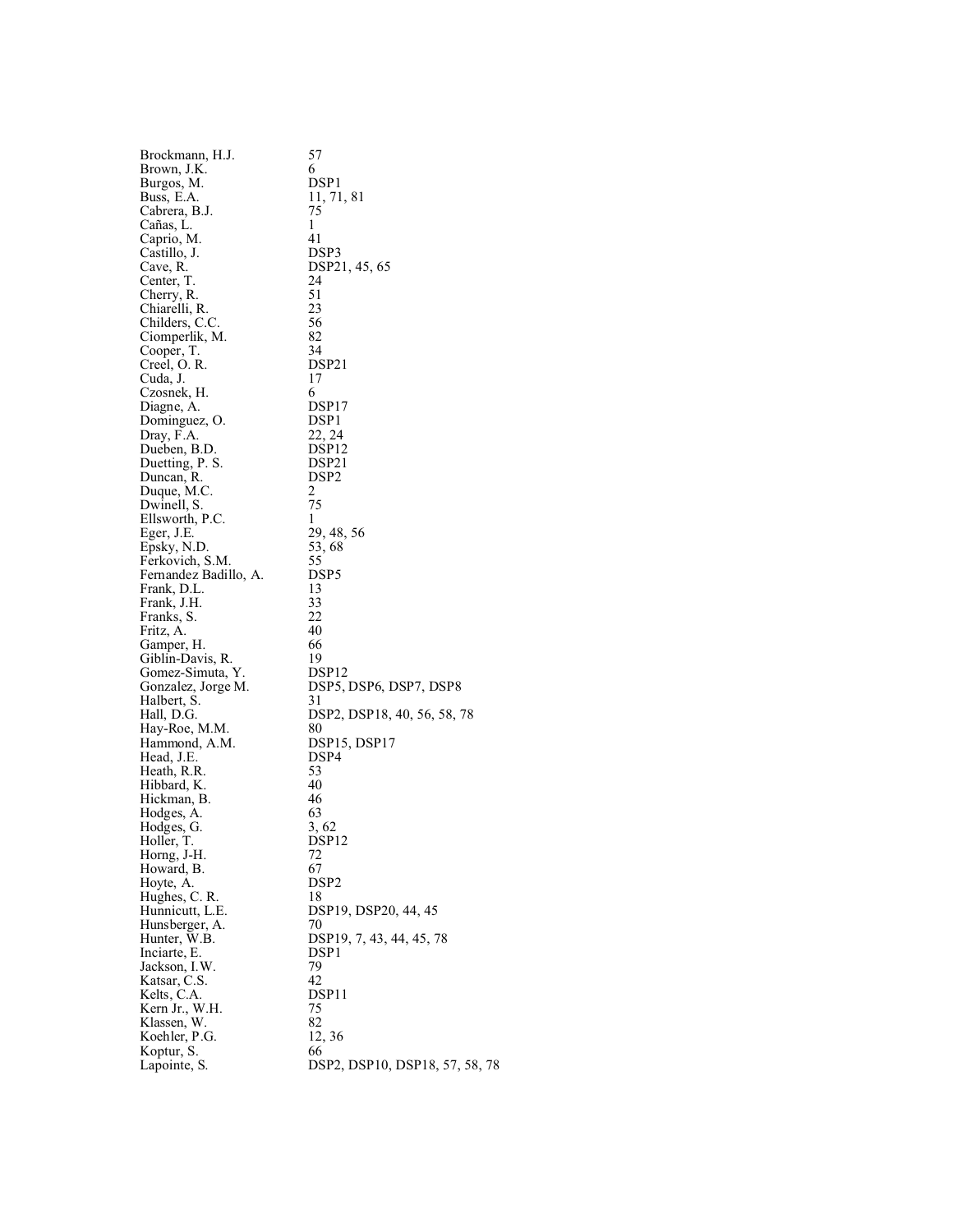| Legaspi, J.C.                 | DSP4                                |
|-------------------------------|-------------------------------------|
| Lenis, F.E                    | 27                                  |
| Liburd, O.E.                  | DSP11, 8, 13, 14, 15                |
| Lounibos, L.P.                | DSP <sub>9</sub>                    |
| Lovelady, C.                  | 47                                  |
| Mankin                        | Presidential address                |
| Mannion, C.                   | 64, 68                              |
| Matthews, R.W.                | DSP <sub>6</sub> , DSP <sub>7</sub> |
| Mba,C.                        | 2                                   |
| McAuslane, H.                 | 4                                   |
| McCoy, C.                     | DSP2, 79                            |
| McKenzie, C.L.                | 5, 6, 7, 78                         |
| Meagher Jr., R.L.             | DSP16, 60                           |
| Miller, M.L.                  | 77                                  |
| Mizell, III, R.F.             | 54, 76, 38                          |
| Morath, S.                    | DSP <sub>13</sub>                   |
| Morris, R.<br>Mozoruk, J.     | 83<br>DSP19, DSP20, 45              |
| Nagata, R.                    | 51                                  |
| Nagoshi, R.N.                 | 60                                  |
| Naranjo, S.E.                 | 1                                   |
| Navarro, J.C.                 | DSP8                                |
| NcHerne, L.                   | 35                                  |
| Nguyen, R.                    | DSP <sub>2</sub>                    |
| O'Brien, C.W.                 | 30                                  |
| Oetting, R.                   | 72                                  |
| Ogle, Y.                      | 69                                  |
| Olson, S.R.                   | DSP <sub>12</sub>                   |
| Osborne, L.                   | 73                                  |
| Overholt, B.                  | 18                                  |
| Paige III, J.                 | 49                                  |
| Paini, D.                     | 59                                  |
| Pedrosa Macedo, J.H.          | 17                                  |
| Pemberton, B.                 | 67                                  |
| Pena, J.E.                    | DSP2, DSP3                          |
| Pereira, R.                   | 10                                  |
| Pinango, Jose                 | DSP <sub>6</sub> , DSP <sub>8</sub> |
| Portillo, L.                  | 74                                  |
| Powell, C.A.                  | 5                                   |
| Pratt, P.D.                   | DSP13, DSP14, 21, 22, 24            |
| Puche, H.                     | 53, 68                              |
| Ramirez, Raul                 | DSP <sub>1</sub><br>24              |
| Rayamahji, M.B.<br>Rebelo, T. | 24                                  |
| Rhodes, E.                    | 14                                  |
| Richman, D.                   | 50                                  |
| Riddle, T.C.                  | 54                                  |
| Roberts, D.                   | 59                                  |
| Rudolph, R.                   | 83                                  |
| Ryser, B.                     | 50                                  |
| Sandoval, M.F.                | DSP5                                |
| Saunders, J.                  | 36                                  |
| Scheffrahn, R.H.              | 28, 75                              |
| Schnell, R.                   | 53                                  |
| Seal, D.R.                    | 82                                  |
| Shapiro, J.P.                 | DSP4, 55                            |
| Shatters Jr., R.G.            | 5, 6, 7, 40, 78                     |
| Sherrod, J.                   | 83                                  |
| Silvers, C.                   | DSP <sub>13</sub>                   |
| Simms, E.L.                   | 22                                  |
| Sinisterra, X.H.              | 5, 7                                |
| Sirot, L.K.                   | 57                                  |
| Skarlinsky, T.L.              | 82                                  |
| Smith, T.P.                   | DSP15<br>DSP <sub>2</sub>           |
| Stansly, P.                   | DSP17                               |
| Story, R.                     |                                     |